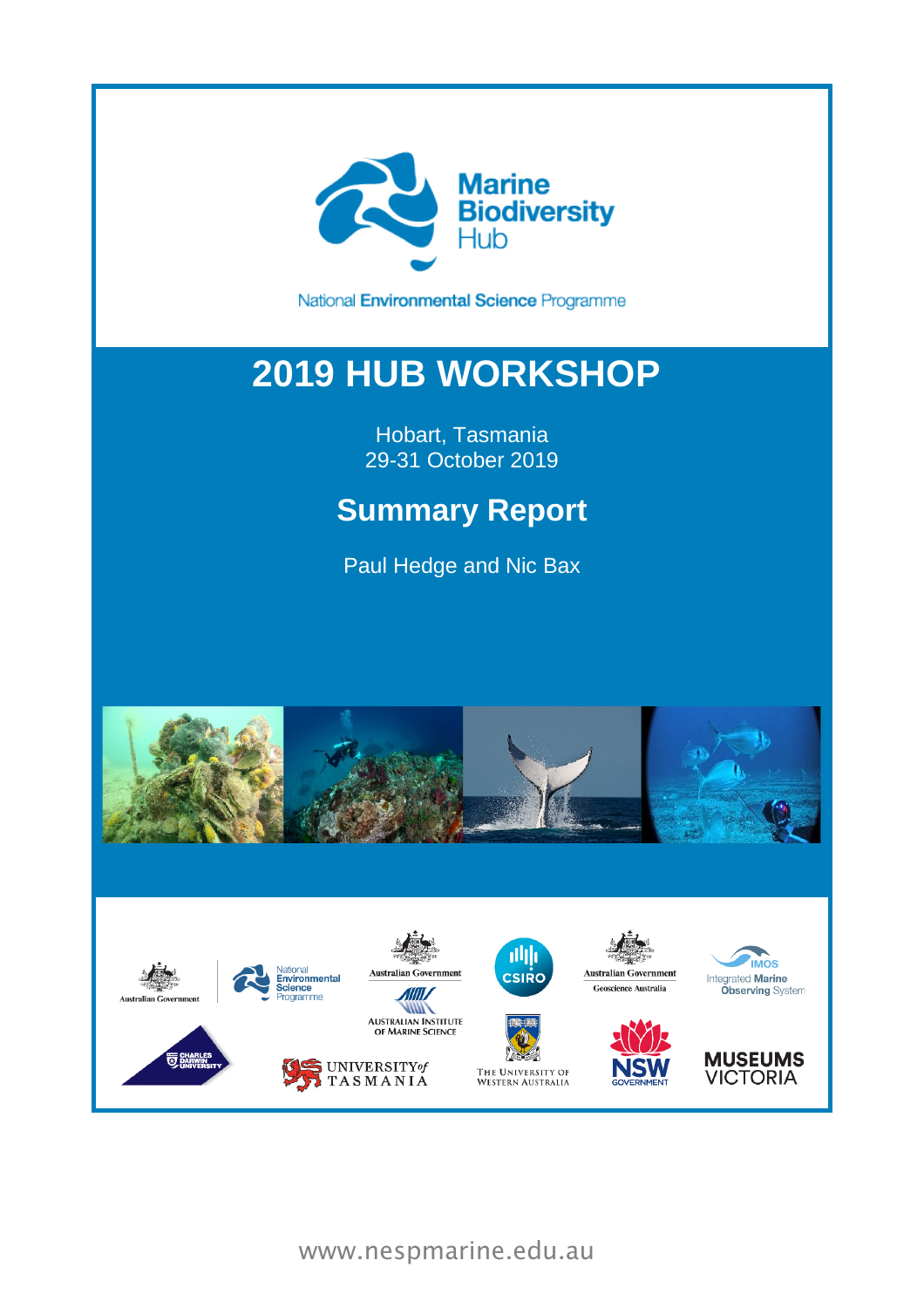Enquiries should be addressed to: Paul Hedge Paul.Hedge@csiro.au

## **Distribution List**

| Workshop attendees | numerous |
|--------------------|----------|
|--------------------|----------|

#### **Preferred Citation**

*Hedge, P & Bax, N (Eds) (2020). 2019 Hub Workshop: Summary report.* Report to the National Environmental Science Program, Marine Biodiversity Hub. University of Tasmania, Australia.

## **Copyright**

This report is licensed by the University of Tasmania for use under a Creative Commons Attribution 4.0 Australia Licence. For licence conditions, see<https://creativecommons.org/licenses/by/4.0/>

## **Acknowledgement**

This work was undertaken for the Marine Biodiversity Hub, a collaborative partnership supported through funding from the Australian Government's National Environmental Science Program (NESP). NESP Marine Biodiversity Hub partners include the University of Tasmania; CSIRO, Geoscience Australia, Australian Institute of Marine Science, Museums Victoria, Charles Darwin University, the University of Western Australia, Integrated Marine Observing System, NSW Office of Environment and Heritage, NSW Department of Primary Industries.

## **Important Disclaimer**

The NESP Marine Biodiversity Hub advises that the information contained in this publication comprises general statements based on scientific research. The reader is advised and needs to be aware that such information may be incomplete or unable to be used in any specific situation. No reliance or actions must therefore be made on that information without seeking prior expert professional, scientific and technical advice. To the extent permitted by law, the NESP Marine Biodiversity Hub (including its host organisation, employees, partners and consultants) excludes all liability to any person for any consequences, including but not limited to all losses, damages, costs, expenses and any other compensation, arising directly or indirectly from using this publication (in part or in whole) and any information or material contained in it.

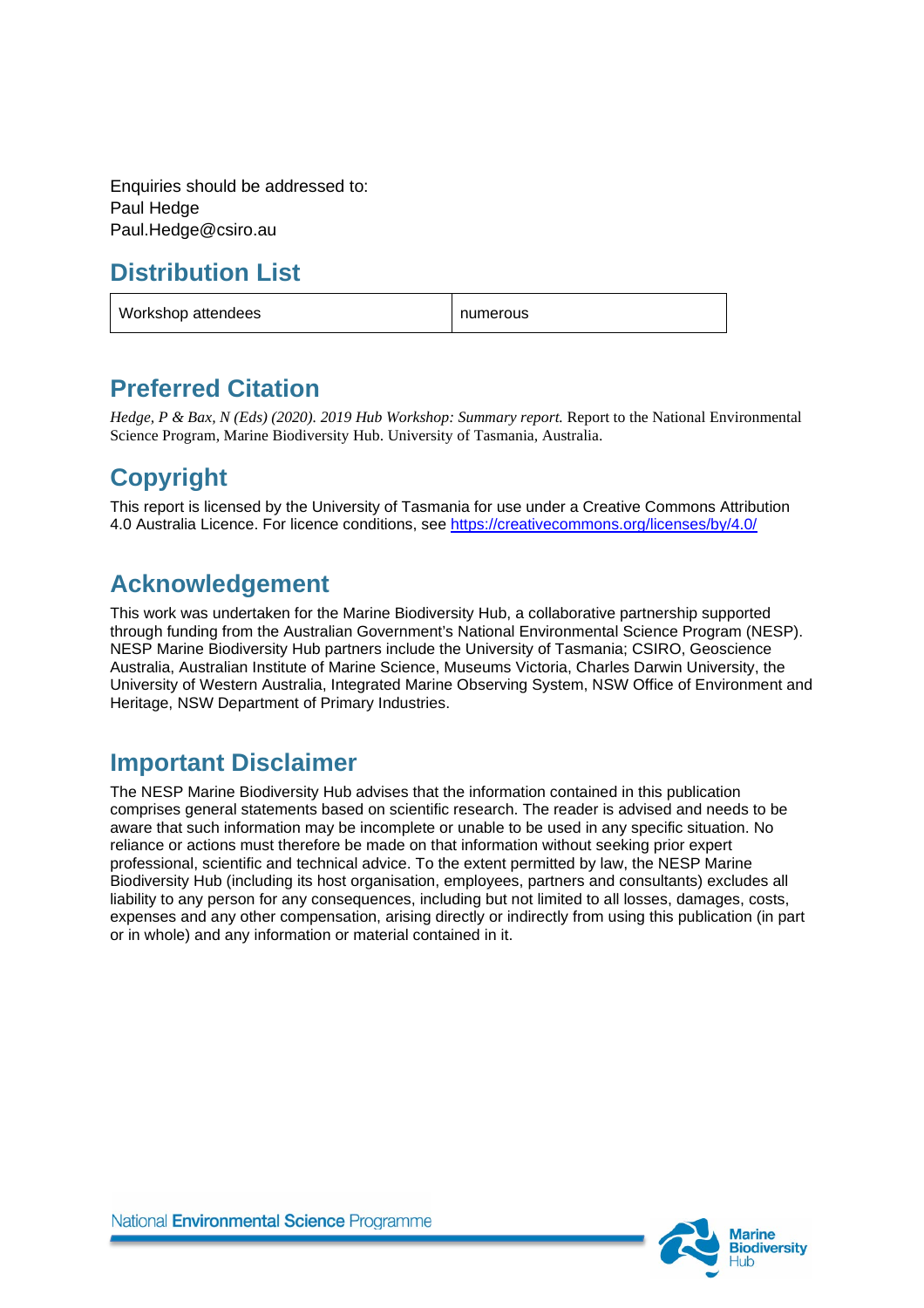## **Contents**

| $\mathbf{1}$ . |     |                                                        |  |
|----------------|-----|--------------------------------------------------------|--|
| 2.             |     |                                                        |  |
| 3.             |     | Day 1 Plenary Session - Hub achievements and impact  4 |  |
| 4.             |     |                                                        |  |
|                | 4.1 |                                                        |  |
|                | 4.2 |                                                        |  |
|                | 4.3 |                                                        |  |
|                | 4.4 |                                                        |  |
|                | 4.5 |                                                        |  |
|                | 4.6 |                                                        |  |
| 5.             |     |                                                        |  |
|                | 5.1 |                                                        |  |
|                | 5.2 |                                                        |  |

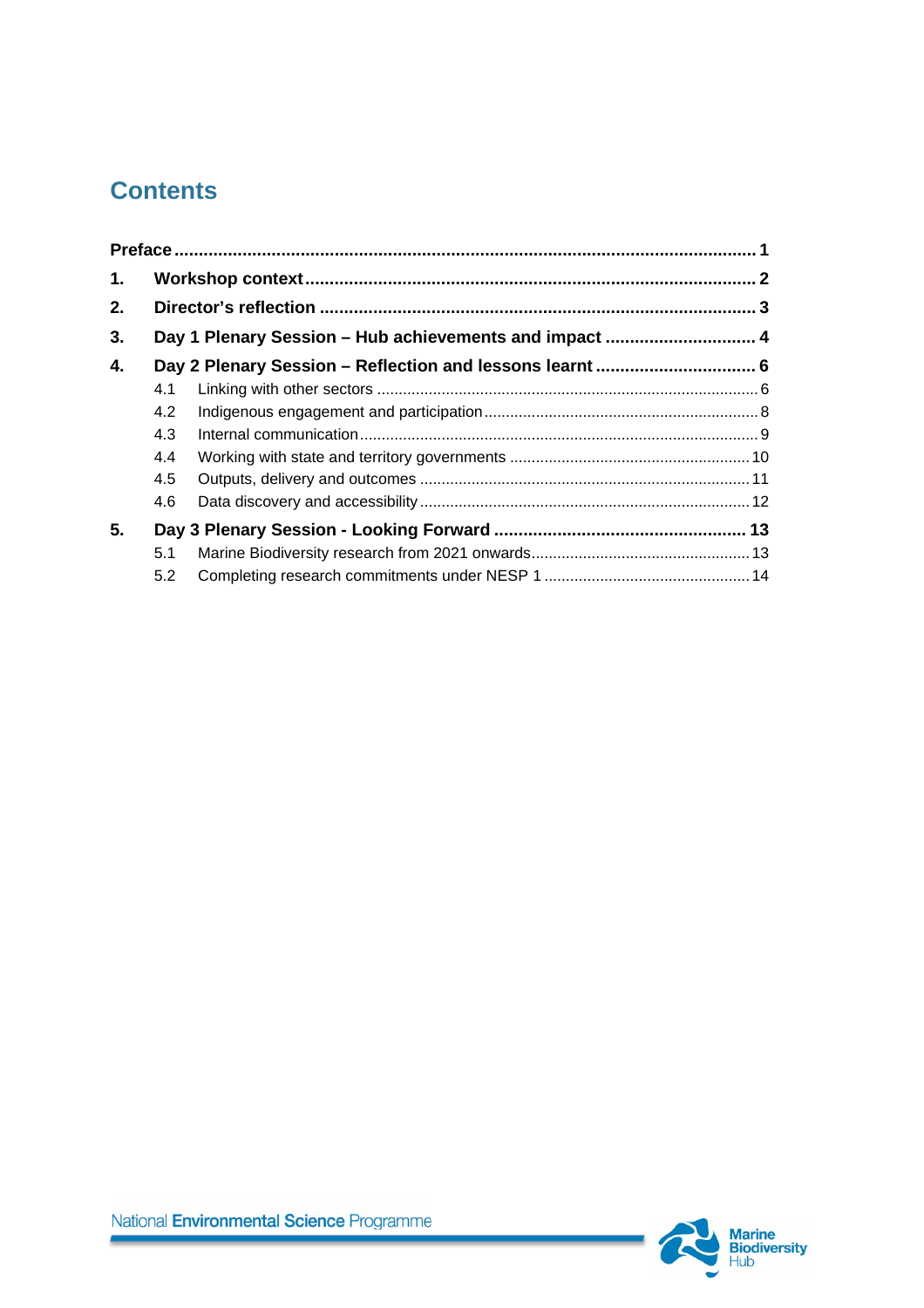## **PREFACE**

<span id="page-3-0"></span>The NESP Marine Biodiversity Hub has through its core partnerships, collaborations, and coinvestments provided policy and decision-makers in the Australian Government, other agencies and the general public with invaluable knowledge and tools that have deepened our understanding of and respect for marine biodiversity and the importance of our oceans for our wealth and well-being.

To their great credit, the Australian Government's continuing support of the Hub for over a decade has reflected and in part anticipated the steadily increasing public awareness and concern about the state of our oceans and their influence on our national prosperity and climate.

The Hub's vital work has enabled a diversity of research projects to be undertaken that have greatly extended our knowledge of and capacity to understand our marine environment. Significantly these research projects have been developed and delivered in close collaboration with policy and decision-makers.

This report is a timely and excellent example of the thought and focus of Hub researchers, and in particular the Hub's Director for over twelve years, Professor Nic Bax and his deputy and Hub knowledge broker, Paul Hedge, on synthesizing, communicating, and sharing their work, and on promoting its relevance and impact with research-users.

As the state and trajectory of our oceans becomes an increasing priority for governments and the public, the inclusion in this report of the discussion on future research priorities will contribute to guiding essential future investment in marine biodiversity research.

*Peter Cochrane Chair, Marine Biodiversity Hub Steering Committee*

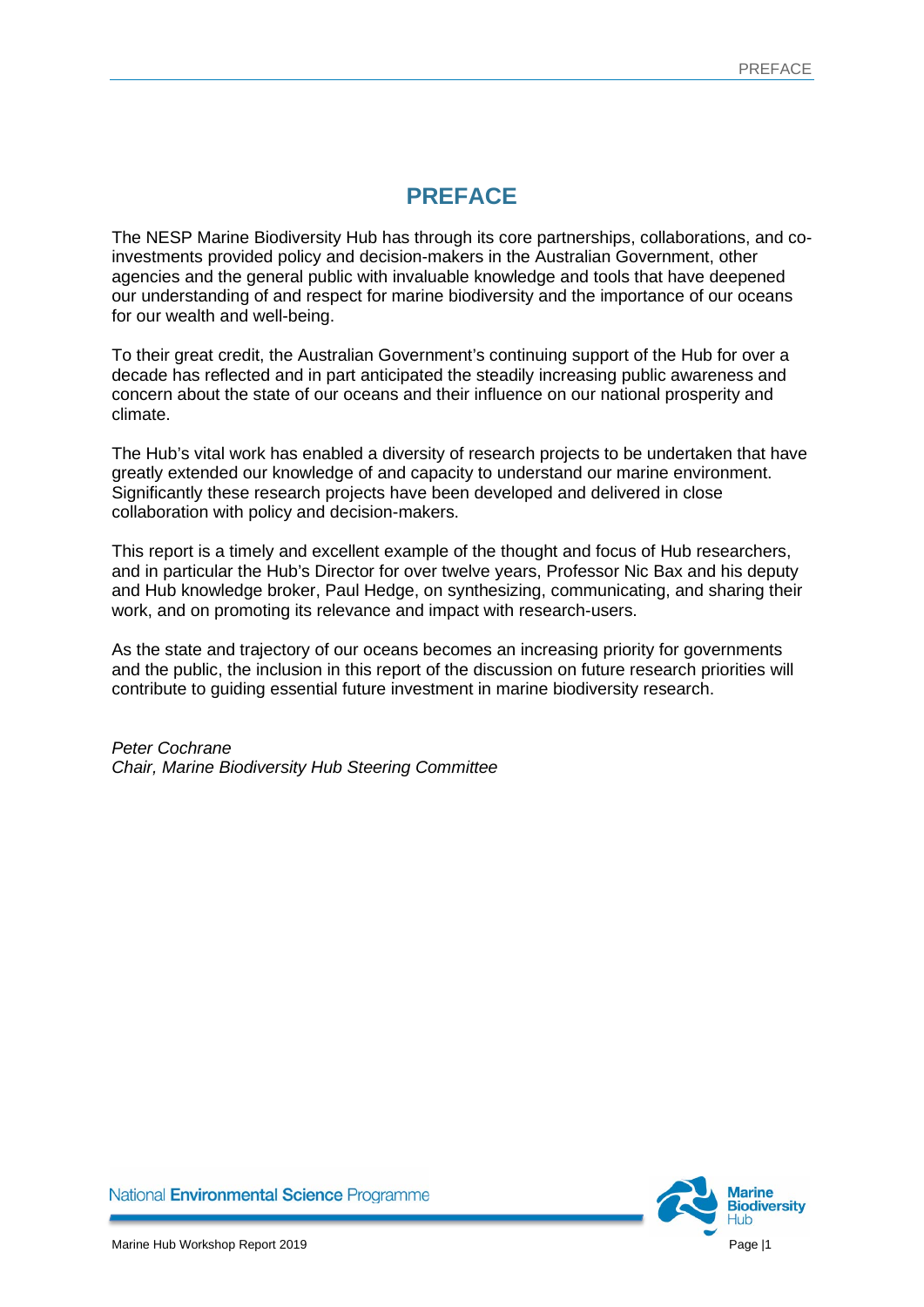## <span id="page-4-0"></span>1. **WORKSHOP CONTEXT**

The NESP Marine Biodiversity Hub periodically convenes whole of Hub or specific research theme workshops to progress implementation of its research plans and communicate research achievements. Between 29-31 October, 2019 the Hub convened a whole of Hub workshop designed to achieve the following objectives:

- 1. To generate a shared understanding among the Hub researchers about what we have achieved to date and the impact of our research
- 2. To progress development of collaborative research outputs for Hub research, and
- 3. To identify future research priorities for marine biodiversity.

The workshop was attended by more than 60 Hub researchers and structured to provide a mix of interactions between researchers, including; plenary sessions, smaller working group sessions to progress implantation of projects, and world café style exchanges of ideas and experiences (see workshop program at Attachment A). This summary report provides a reflection from the Hub Director, key points from the three main plenary sessions and links to presentations shared throughout the workshop.

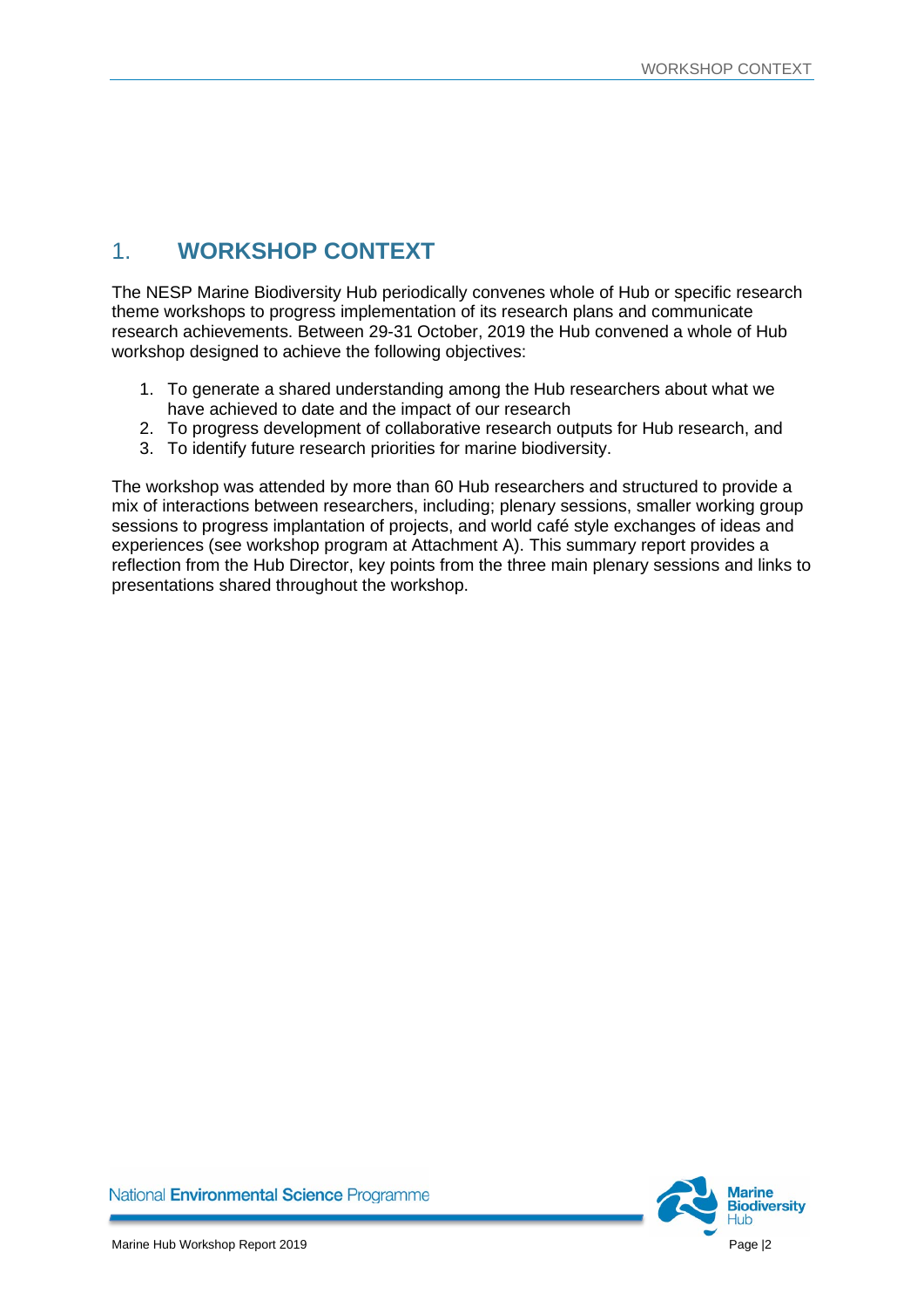## <span id="page-5-0"></span>2. **DIRECTOR'S REFLECTION**

The Marine Biodiversity Hub started in 2007 with 5 partners under CERF, focussed on Australia's marine biogeography, its description, mapping and prediction in support of the developing national marine reserve system. A new emphasis for the 8 partners under NERP (2011-2015) was how to effectively monitor the national marine reserve system, the pressures on the marine environment and a new research area supporting the management of threatened and migratory marine species. All these research areas have been continued by the 10 partners and many collaborators under NESP (2015-2020), with the addition of habitat restoration and a more explicit focus on understanding human patterns of use and their impacts on the marine environment.

The Hub has research partners in every State/Territory with the exception of South Australia, a strong national presence and an international reputation and impact. While the completed projects and their products are the most tangible outputs of Hub researchers, some of the greatest impact from the Hub comes from the combined expertise of its many researchers and their direct and enthusiastic engagement with and support of policy and decision makers. This collaboration has grown steadily as researchers and research users have gained a clearer understanding of the constraints that we both work under, and the opportunities these constraints provide to increase research impacts. Steadily increasing trust between researchers and research users has been an important part of this progress and has increased the strength of the NESP approach to applied environmental research.

It has always been a challenging task to balance the strategic needs of the co-invested partners and the more applied needs of the government agencies and in particular the Department of Environment. This challenge has been made easier by the many aspects of our oceans and its biodiversity that are poorly known or yet to be discovered. And we must add to that, how this biodiversity is changing in response to rapid marine environmental change as a function of the warming oceans. The need for improved understanding of condition and trend has never been greater. The Hub and its many collaborators has had an important role in improving our understanding.

As we move towards the final year of this NESP Marine Biodiversity, it is important to understand where we have had most impact and why that impact has occurred. It will have required well designed and conducted science communicated to research users at the appropriate time and format to support their decision making. The Hub has also developed considerable national leverage through promoting national standards for surveying and monitoring, national overviews of marine resources and pressures, development of new technologies or their application to biodiversity issues and Indigenous engagement. The greatest impacts have been built on the best relationships, at individual and organisation levels. An important consideration for future research will be to identify where those relationships exist or can be built that enable a clear path to impact.

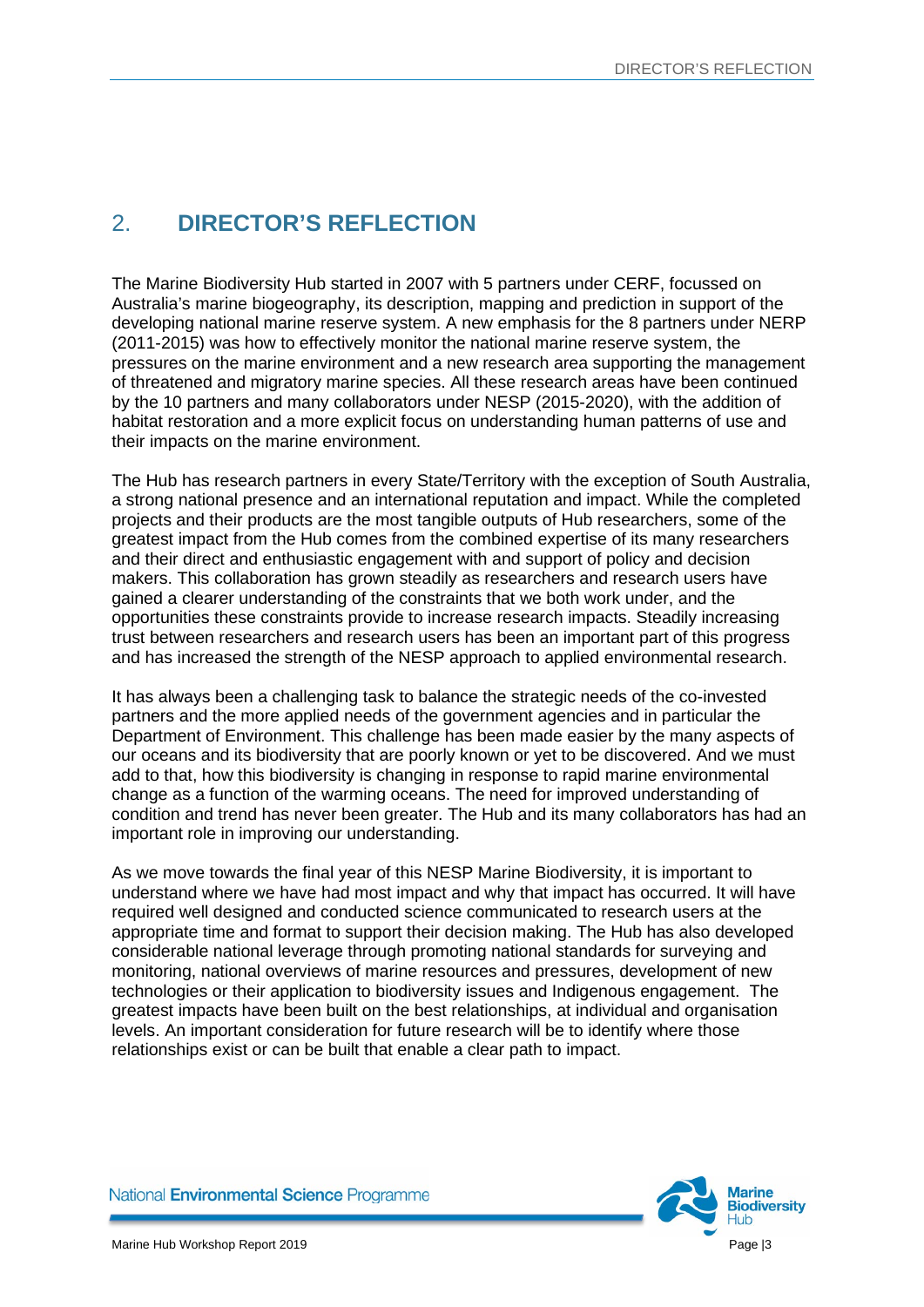#### <span id="page-6-0"></span>3. **DAY 1 PLENARY SESSION – HUB ACHIEVEMENTS AND IMPACT**

The Hub Director provided an overview of the Hub's many achievements in marine biodiversity research during the last ten years. The [presentation](https://www.nespmarine.edu.au/sites/default/files/Achievements%26Impacts.pdf) included achievements under Commonwealth Environment Research Fund (CERF), The National Environmental Research Program (NERP) and the National Environmental Science Program (NESP). Key areas of achievement in the Hub's research are:

- Discovery and prediction of marine biodiversity patterns at regional and national scales
	- Description of biodiversity in Australia's marine reserves
- Assessment of Marine Reserve performance
- Marine reserve and ecosystem health monitoring
- Understanding human patterns of use and interactions with the marine environment
- Integrated ecosystem assessment, including assessment of risk
- Restoration of marine habitats
- Status and trends of threatened and migratory marine species; and
- Recovery of threatened and migratory marine species

Advances and achievements under NESP in [science communication,](https://www.nespmarine.edu.au/sites/default/files/Science%20communication.pdf) [data management](https://www.nespmarine.edu.au/sites/default/files/Data%20Management.pdf) and [Indigenous engagement and participation](https://www.nespmarine.edu.au/sites/default/files/Indigenous%20engagement%20and%20participation.pdf) were also profiled in the presentation.

The first plenary session also included a session on the importance of understanding and communicating the impact of the Hub's research (i.e. the benefits generated when the Hub's research is used). The Director's [presentation](https://www.nespmarine.edu.au/sites/default/files/Hub%20research%20priorities%20and%20the%20strategic%20plan_1.pdf) demonstrated the Hub has delivered well against the broad suite of NESP research priorities and also the NESP Marine Biodiversity Hub Strategic Plan (2017-2021). The Hub Executive will complete an assessment or research impact under the NESP in 2020. A process will be developed that will involve research partners, research users and research leaders. There is a range of methods and approaches for assessing research impact and some of these were identified, including CSIRO's Impact Framework and the Results Based Accountability Framework. The presentation was followed by an interactive discussion, key points raised were:

- The Hub has developed a number of approaches to capture and communicate its research impact, including impact case studies, meeting with research-users to showcase the Hub's research benefits and use of a diverse use of communication channels to communicate the benefits
- Common research impact themes that emerge from the Hub's impact case studies are:
	- o Impact through generation of new shared understanding about Australia's marine biodiversity
	- o Impact through use of new understanding to inform decision making for the conservation of biodiversity and environmental protection
	- o Impact through building or enhancing capacity of research-users to discover, access and use data and information that forms the basis of new understanding

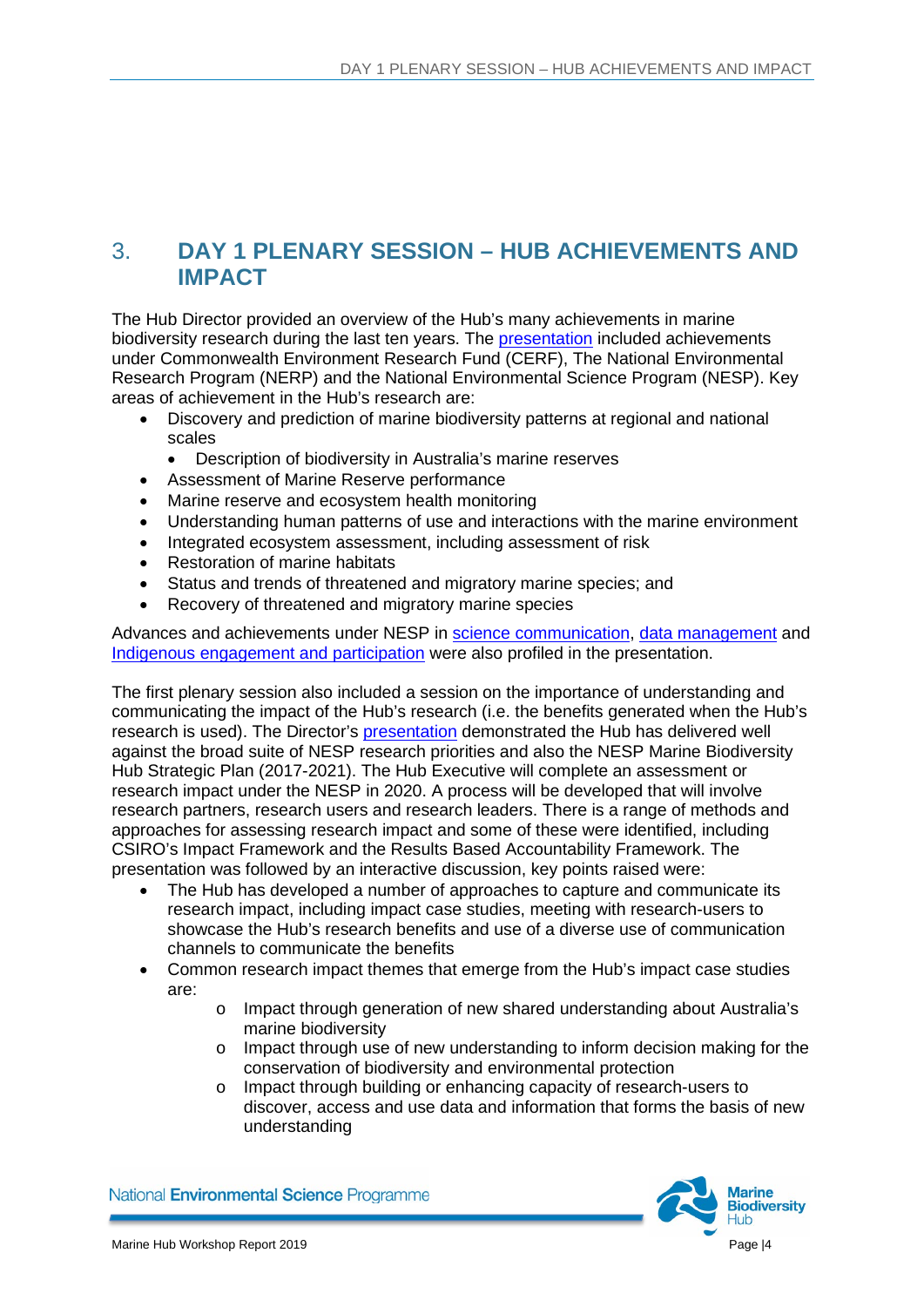- o Impact through the expression of social, economic and environmental benefits
- The Hub has delivered a diverse range of research outputs that have generated a broad and impressive range of benefits for Australia. The Hub needs to clearly communicate the full spectrum of research impact, particularly from the NESP.
- The Hub has addressed the full range of NESP research priorities and the directions and considerations outlined in the Hub's strategic plan. We need to find impactful ways to communicate these achievements.
- The Hub has generated considerable benefits beyond Australian Government research-users, for example State, Territory and local government research-users have benefited from the Hub's research. The Hub needs to communicate these benefits to a broader audience.
- The Hub's research impact is multi-faceted in that impacts are generated at the project level and also at the research theme and Hub level.
- A Hub assessment of research impact needs to capture a mix of quantitative and qualitative (i.e. descriptive) elements, noting that it is difficult to measure social, economic and environmental benefits within the timeframe of the program as these typically become evident after the program has finished. Good examples of environmental benefit impacts of the Hub's research in terms of 'lives saved' are increased survival for largetooth sawfish, spotted handfish and white shark.
- Project teams have an important role to play in communicating project impact by ensuring all research-users listed in the project plan are kept up to date with project progress and are provided relevant project outputs and explanations of how they are to be used.

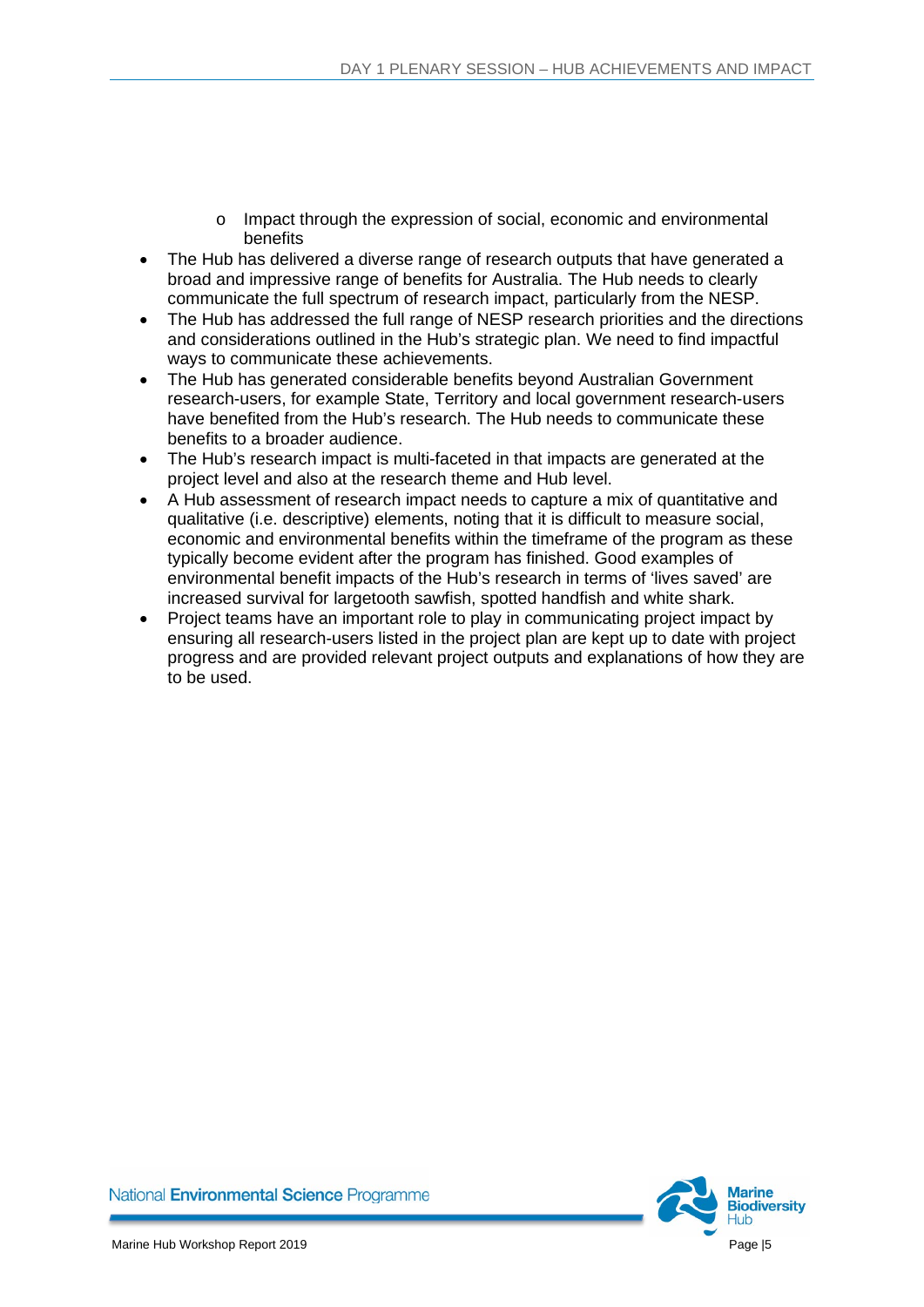#### <span id="page-8-0"></span>4. **DAY 2 PLENARY SESSION – REFLECTION AND LESSONS LEARNT**

This plenary session was designed to have researchers reflect on 'how' the Hub has worked to develop, implement and deliver its research plans. Workshop participants were pointed to the 'Overarching considerations – national collaboration' section of the Hub Strategic Plan as examples of the key areas, which include: strategic research, Indigenous engagement and participation, capacity development, collaboration between partners, collaboration with research-users, data discovery and access, national role and international role.

Workshop participants identified ten topics for consideration (see Table 1) and subsequently voted to prioritise six topics to be discussed in the workshop. Topics were explored using the 'world café' process for structuring conversations. Each of the six groups were asked to consider three questions"

- 1. What has worked well?
- 2. What are the opportunities for improvement?
- 3. What are the actionable steps?

The key points for each of the six discussion topics were captured on paper for later consideration by the Hub's Research Leadership Team. Key points for each of the discussed topics are provided below (Table1).

**Table 1:** List of topics for reflection, votes for each topic and discussion leaders.

| <b>Topic</b>                                                                                                                                                           | <b>Votes</b> | <b>Discussion</b><br>leader |
|------------------------------------------------------------------------------------------------------------------------------------------------------------------------|--------------|-----------------------------|
| Indigenous engagement and participation                                                                                                                                | 12           | Paul Hedge (2)              |
| Outputs, delivery and outcomes                                                                                                                                         | 18           | David Peel (5)              |
| Linking with other sectors (e.g. fisheries, oil/gas)                                                                                                                   |              | <b>Piers Dunstan</b>        |
| Internal communication (within Hub)                                                                                                                                    | 9            | Karen Miller (3)            |
| Links to Department of the Environment and Energy (DOEE)<br>committees, e.g. Threatened Species Scientific Committee<br>(TSSC) and Indigenous Advisory Committee (IAC) | 7            |                             |
| Outreach and education (to public)                                                                                                                                     | 4            |                             |
| Data discovery and accessibility                                                                                                                                       | 16           | Tim Langlois (6)            |
| Update of social and economic data                                                                                                                                     | 9            |                             |
| Linking to state and territory governments                                                                                                                             | 8            | Alan Jordan (4)             |
| Handling diverse funding sources                                                                                                                                       |              |                             |

#### <span id="page-8-1"></span>**4.1 Linking with other sectors**

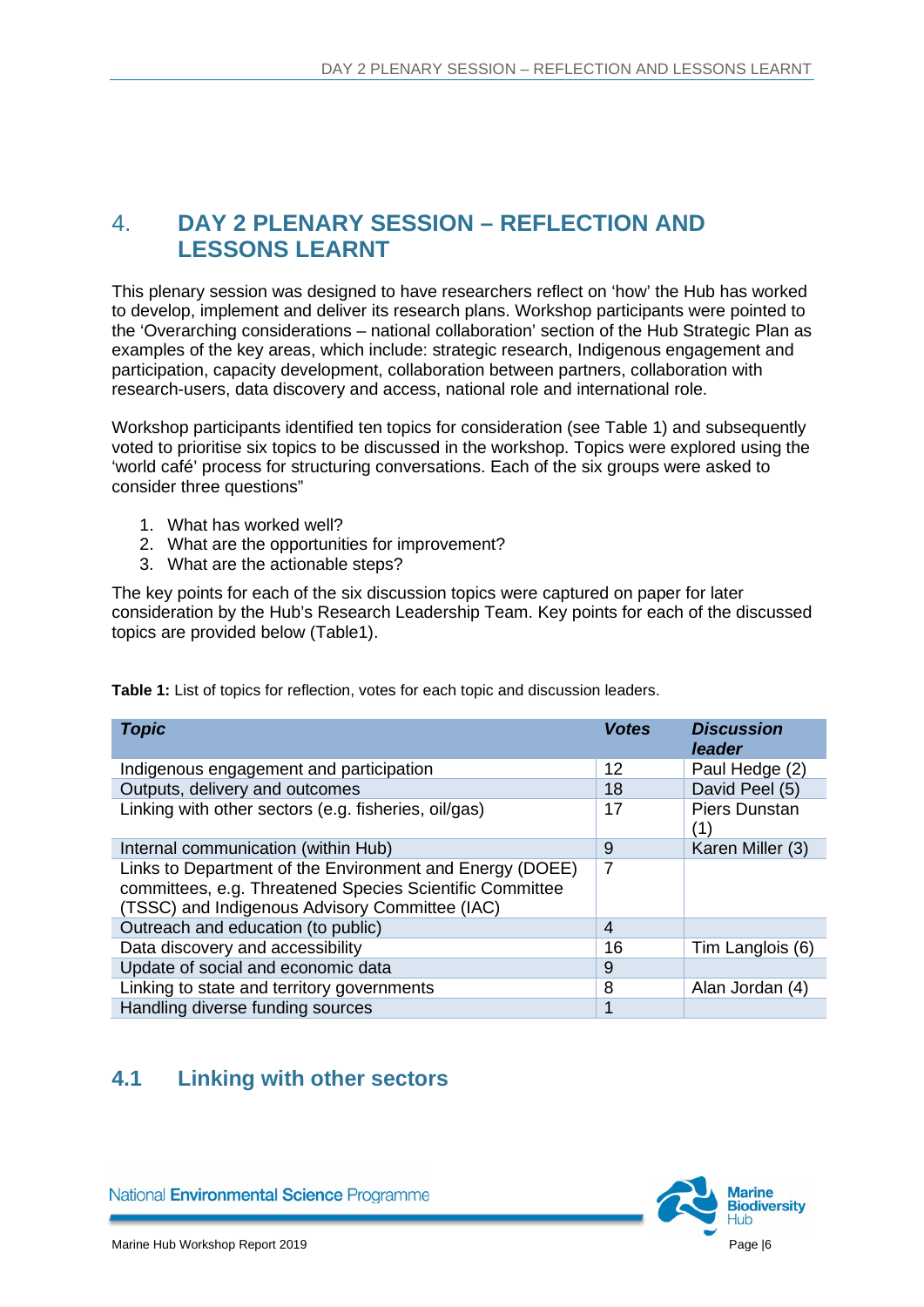| What's<br>working                          | Standard Operating Procedures (SOPs) providing shared<br>$\bullet$<br>approaches.<br>Diverse group on Research Users committee.<br>$\bullet$<br>Addressing market failure with expertise. Doing the science that no<br>$\bullet$<br>one else will do/fund.<br>Tension between DOEE focus and multi-sector<br>$\bullet$<br>applications/research.<br>Pressure layering is cross-sectoral information; Key Ecological<br>$\bullet$<br>Features (KEFs).                                                                                                                                                                       |
|--------------------------------------------|----------------------------------------------------------------------------------------------------------------------------------------------------------------------------------------------------------------------------------------------------------------------------------------------------------------------------------------------------------------------------------------------------------------------------------------------------------------------------------------------------------------------------------------------------------------------------------------------------------------------------|
| <b>Opportunities</b><br>for<br>improvement | Where there are shared objectives, working without sectors is<br>$\bullet$<br>easier.<br>Working across different governance models.<br>$\bullet$<br>Stacked benefits.<br>$\bullet$<br>EPBC review / Post 2020 review. Providing input, eg National<br>$\bullet$<br>Marine Science Council (NMSC).<br>Understanding which outputs can be used across sectors<br>$\bullet$<br>Understanding sectors information needs and thresholds<br>$\bullet$<br>Building on examples like KEFs - certainty of outcomes.<br>$\bullet$<br>Management strategy evaluation (MSE) for threatened, endangered<br>or protected species (TEPs) |
| <b>Actionable</b><br><b>steps</b>          | Transition from oil and gas $\rightarrow$ National Decommissioning Research<br>$\bullet$<br>Initiative (NDRI). Role for NESP/NMSC<br>EPBC review input - October 2020<br>$\bullet$<br>Dialogue on what is possible/appropriate with case studies<br>$\bullet$<br>Synthesis between projects and methods to understand synergies<br>$\bullet$<br>and gaps.<br><b>Blue Economy CRC.</b><br>$\bullet$                                                                                                                                                                                                                         |

<span id="page-9-0"></span>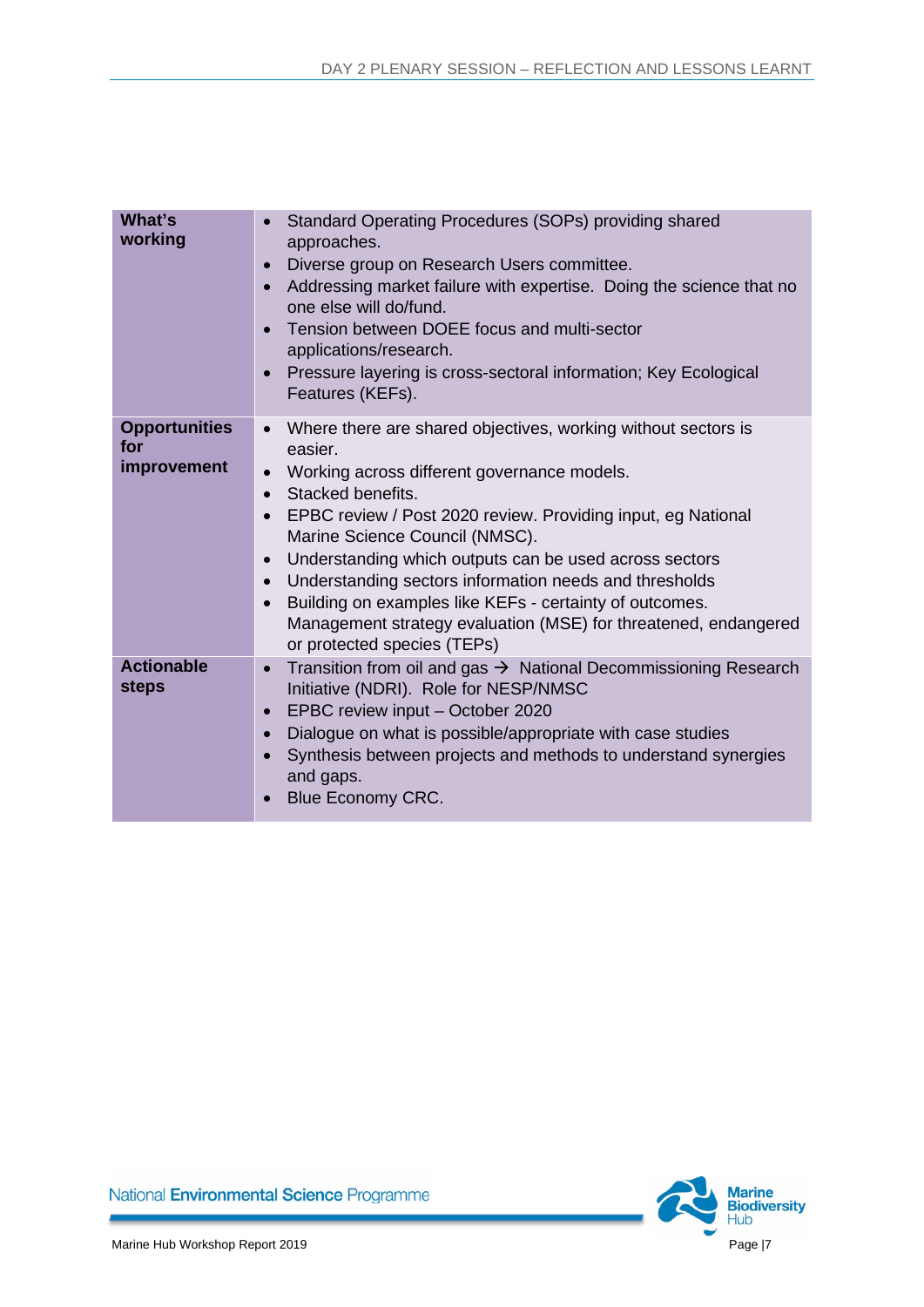## **4.2 Indigenous engagement and participation**

| What's<br>working                          | Commitment from partners to engage at project level<br>$\bullet$<br>Long term relationship with individual groups (willingness and<br>commitment)<br><b>Commitment from NESP</b><br>$\bullet$<br>National level profile (AMSA and Hub Steering Committee,<br>$\bullet$<br>Partners)<br>Providing opportunities that did not previously exist (e.g.<br>$\bullet$<br>incorporating traditional ecological knowledge (TEK) and capacity<br>for research participation)<br>Exploring and resolving issues<br>$\bullet$                                                                                                           |
|--------------------------------------------|------------------------------------------------------------------------------------------------------------------------------------------------------------------------------------------------------------------------------------------------------------------------------------------------------------------------------------------------------------------------------------------------------------------------------------------------------------------------------------------------------------------------------------------------------------------------------------------------------------------------------|
| <b>Opportunities</b><br>for<br>improvement | Improved links and representation of Indigenous<br>$\bullet$<br>Engage before project is developed<br>$\bullet$<br>Building science capacity in Indigenous communities<br>$\bullet$<br>Resourcing collaboration<br>$\bullet$<br>Improved understanding in DOEE at officer level<br>$\bullet$<br>Deeper understanding about Indigenous culture and regional<br>$\bullet$<br>variation<br>Understanding whether your project requires engagement and if so<br>$\bullet$<br>to what level (need a bit more 'scaffolding' for NESP 2.0)<br>Building in sufficient time for engagement before project is<br>$\bullet$<br>approved |
| <b>Actionable</b><br><b>steps</b>          | Engage before project is developed<br>$\bullet$<br>Improved understanding in DoEE at officer level<br>$\bullet$<br>Deeper understanding about Indigenous culture and regional<br>$\bullet$<br>variation<br>Understanding whether your project requires engagement and if so<br>$\bullet$<br>to what level (need a bit more 'scaffolding' for NESP 2.0)                                                                                                                                                                                                                                                                       |

<span id="page-10-0"></span>

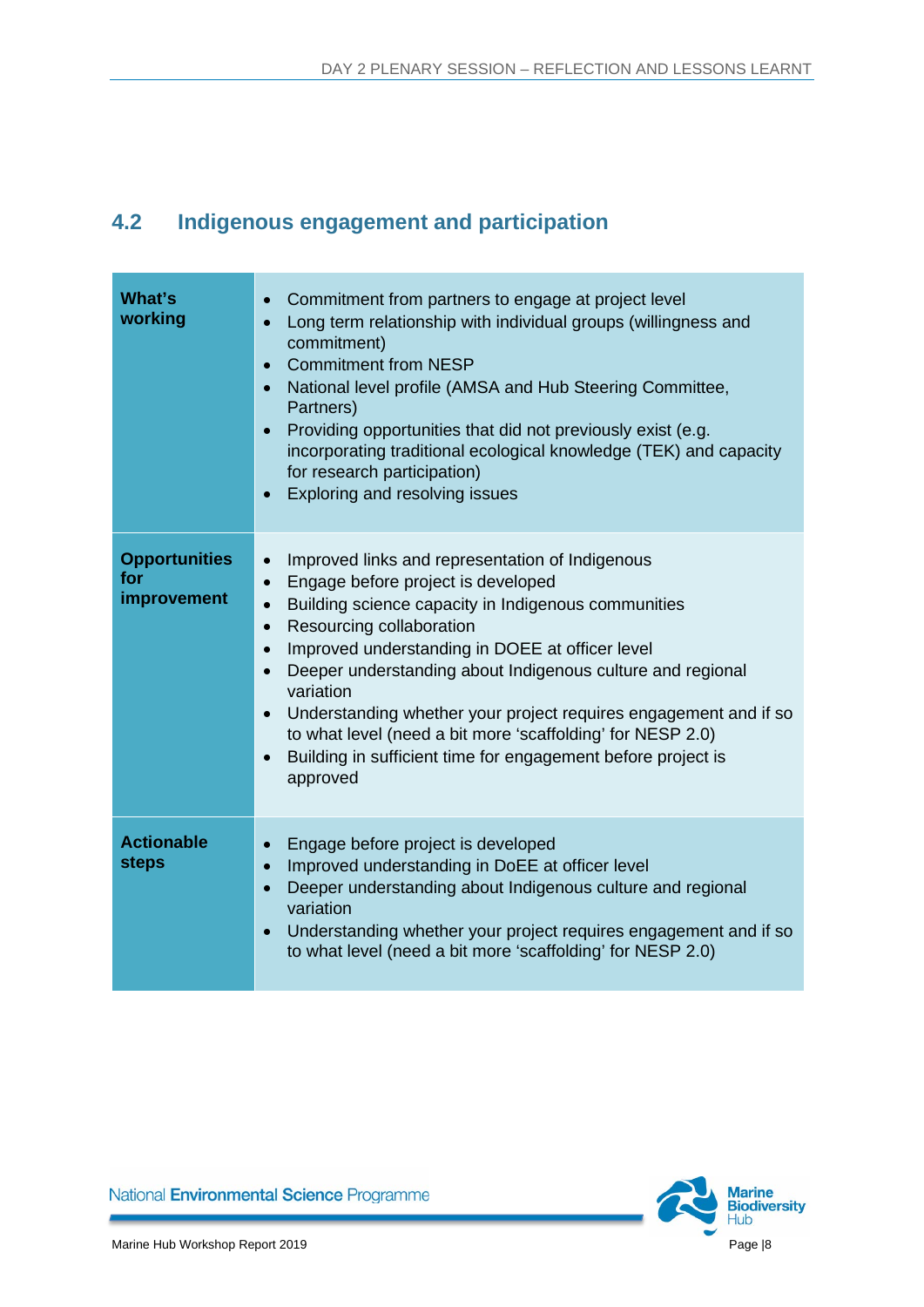#### **4.3 Internal communication**

| What's<br>working                          | Chirp – perspective across All hubs<br>$\bullet$<br><b>Energy for collaboration</b><br>$\bullet$<br>Workshops<br>Voyages - gets everyone working together: early career researchers<br>$\bullet$<br>(ECRs)/students/'grown ups'<br>Within-project communication<br>Cross-generational communications<br>Twitter feeds (but limited to ECRs)                                                                                                                                                                                                                                           |
|--------------------------------------------|---------------------------------------------------------------------------------------------------------------------------------------------------------------------------------------------------------------------------------------------------------------------------------------------------------------------------------------------------------------------------------------------------------------------------------------------------------------------------------------------------------------------------------------------------------------------------------------|
| <b>Opportunities</b><br>for<br>improvement | Internal "chirp" newsletter<br>$\bullet$<br>Director updates<br>$\bullet$<br><b>Research Leadership Team updates</b><br>$\bullet$<br>Individuals connecting with Hub processes<br>$\bullet$<br>Promote cross-disciplinary projects / theme<br>$\bullet$<br>Look at alternative for early career researchers to contribute (big<br>$\bullet$<br>rooms too scary!)<br>Avoid 'forced marriages'<br>More regular workshops<br>$\bullet$<br>Proactive with social media, re-tweets/tags etc<br>$\bullet$<br>Importance of top-down communications in building the 'community'<br>$\bullet$ |
| <b>Actionable</b><br><b>steps</b>          | Better resourcing for collaborative sessions<br>$\bullet$<br>Increase social media reach, including training, encouragement for<br>$\bullet$<br>'Neanderthals'<br>Regular updates/emails from Hub Executive (i.e. post Research<br>Leadership Team/Steering Committee/Research User Committee<br>meetings)                                                                                                                                                                                                                                                                            |

<span id="page-11-0"></span>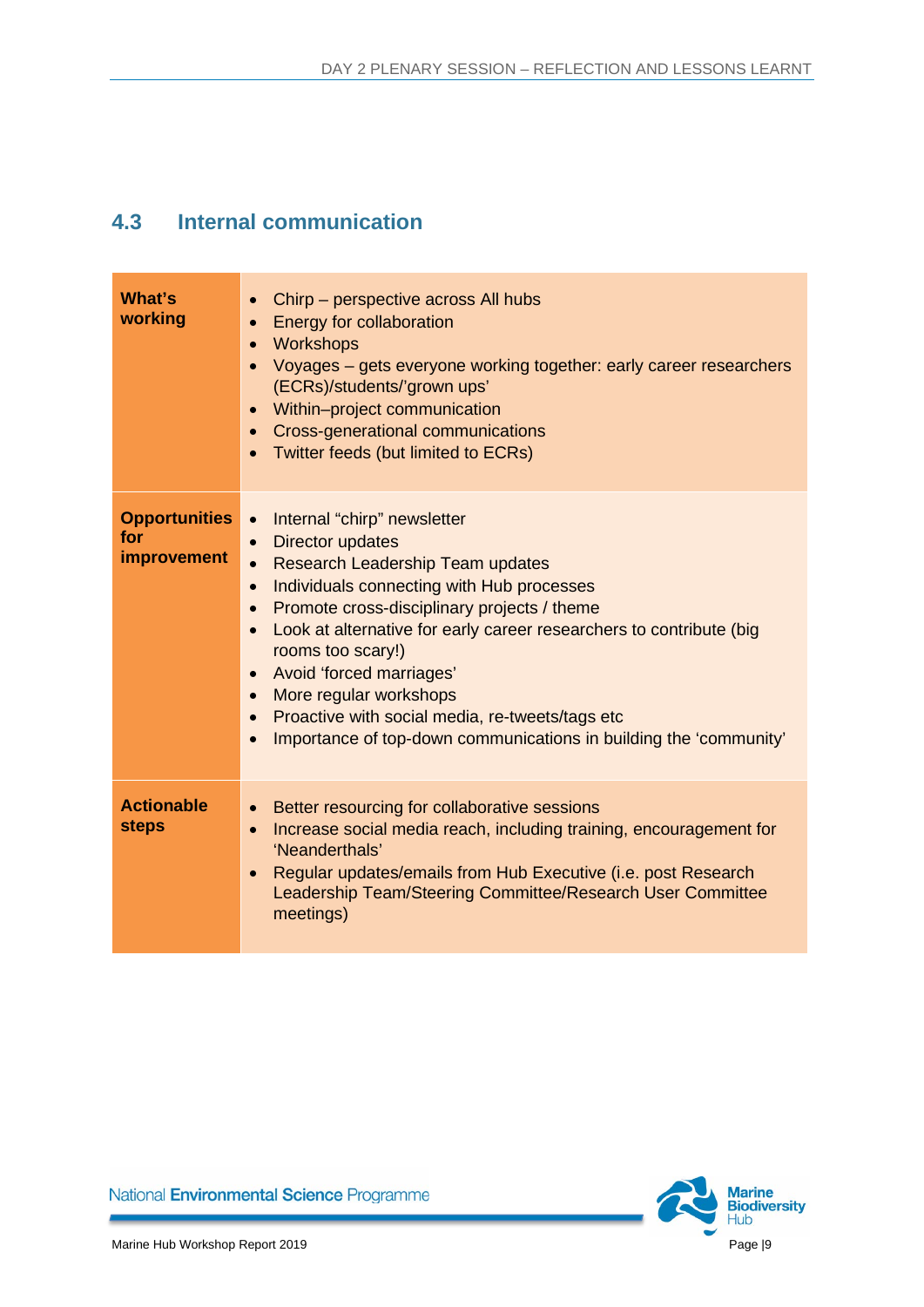## **4.4 Working with state and territory governments**

| What's<br>working                          | There are good examples of knowledge transfer in the Hub, with the<br>Standard Operating Procedures outputs being widely communicated<br>and adopted<br>Direct involvement with NSW agencies has provided significant<br>$\bullet$<br>benefits, and secondary collaboration with NT and WA has resulted in<br>work focused on state priorities<br>The delivery of national programs has resulted in work being<br>$\bullet$<br>conducted in most regions, and many of these have focused on<br>coastal waters (e.g. STP review)<br>There has been some building relationship with the IMOS State<br>$\bullet$<br>nodes                                                                                                                                                                                                                                                                                                      |
|--------------------------------------------|-----------------------------------------------------------------------------------------------------------------------------------------------------------------------------------------------------------------------------------------------------------------------------------------------------------------------------------------------------------------------------------------------------------------------------------------------------------------------------------------------------------------------------------------------------------------------------------------------------------------------------------------------------------------------------------------------------------------------------------------------------------------------------------------------------------------------------------------------------------------------------------------------------------------------------|
| <b>Opportunities</b><br>for<br>improvement | A revised governance structure could more directly engage<br>$\bullet$<br>States/Territory, with a view to aligning NESP and agency research<br>priorities<br>Further improvement on Indigenous engagement to build on recent<br>$\bullet$<br>successes, and tying in more closely with existing programs/projects<br>Need to tap into and strategically build on State/Territory agency<br>$\bullet$<br>capabilities, educational/engagement programs and regional<br>university partnerships<br>Further linking across to existing fishery research/science structures<br>$\bullet$<br>Further development of linkages with IMOS State nodes to build on<br>$\bullet$<br>monitoring infrastructure investment and local priorities                                                                                                                                                                                        |
| <b>Actionable</b><br><b>steps</b>          | There needs to be a specific structure established for engagement<br>$\bullet$<br>with States/Territory. At present this relies on existing networks that<br>cover specific issues such as marine park science/management<br>Need to better understand/quantify the risks to marine biodiversity in<br>$\bullet$<br>coastal waters, which will allow improved engagement<br>Specific discussions with other potential partners would allow a better<br>$\bullet$<br>evaluation of options for involvement<br>A new governance model could be explored to allow better agency<br>$\bullet$<br>engagement<br>A gap analysis of existing projects/collaborations would allow an<br>$\bullet$<br>evaluation of who would want to be engaged, by when, and how<br>National Marine Science Plan refresh may identify specific<br>$\bullet$<br>State/Territory needs and strategic goals, although agency<br>contributions unclear |

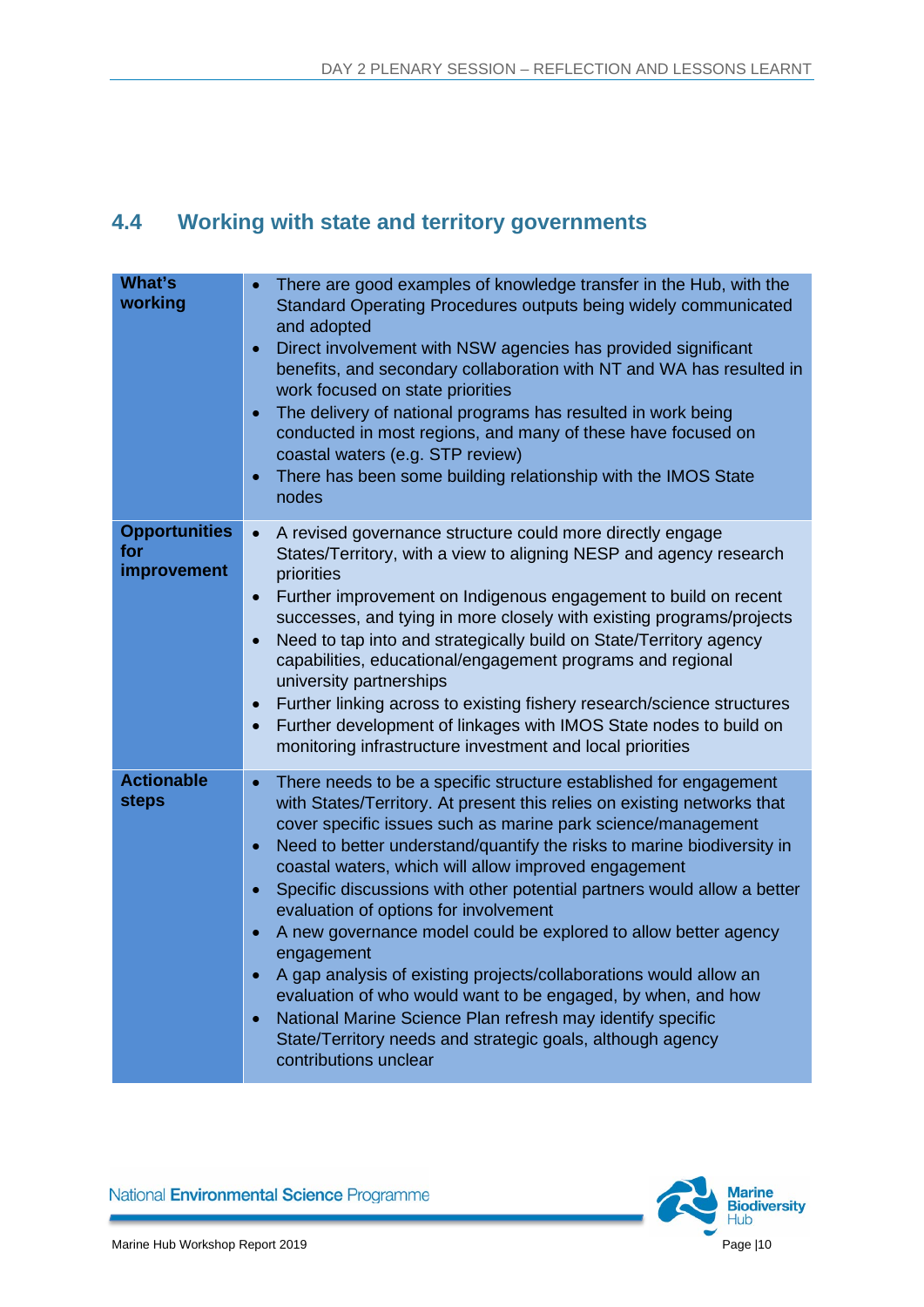## <span id="page-13-0"></span>**4.5 Outputs, delivery and outcomes**

| What's<br>working                          | NESP does an excellent job of emphasizing impact and engagement<br>right from the start of projects' formulation e.g. in proposals identifying<br>stakeholders and impact.<br>NESP has good support facilitating engagement/delivery (e.g.<br>$\bullet$<br>workshops)<br>Data management within the hub helps provide long-lasting<br>$\bullet$<br>impact/delivery beyond the project end                                                                                                                                                                                                                                                                                                                                                                                                                                                          |
|--------------------------------------------|----------------------------------------------------------------------------------------------------------------------------------------------------------------------------------------------------------------------------------------------------------------------------------------------------------------------------------------------------------------------------------------------------------------------------------------------------------------------------------------------------------------------------------------------------------------------------------------------------------------------------------------------------------------------------------------------------------------------------------------------------------------------------------------------------------------------------------------------------|
| <b>Opportunities</b><br>for<br>improvement | Project/Funding hard endings are not conducive to post project<br>$\bullet$<br>engagement/ expanding delivery<br>Stakeholder staff turnover make it difficult to build<br>$\bullet$<br>trust/relationships/capability<br>Emphasis on final report rather than consultation/workshop is maybe<br>$\bullet$<br>not the best model. It was pointed out that we write the proposals<br>and they can be written to make a workshop the final deliverable. So<br>maybe it is something we can already do and just don't.<br>Handling on-going requests from stakeholders for expertise.<br>$\bullet$<br>Difficulty balancing our roles between NESP and our individual<br>$\bullet$<br>organisations and who we represent with these post-project<br>interactions.                                                                                       |
| <b>Actionable</b><br><b>steps</b>          | Internal budgeting to maintain capacity beyond project or longer<br>$\bullet$<br>projects<br>More emphasis on direct delivery than reports<br>$\bullet$<br>Secondment/Hot desk<br>$\bullet$<br>CRC have an engagement plan with specific actions<br>$\bullet$<br>Stakeholder contact updates (as this can be across projects maybe a<br>$\bullet$<br>central hub person coordinates)<br>Make project leaders more aware of the support the hub can give to<br>$\bullet$<br>help promote/engage with stakeholders.<br>Look at projects that have worked and those that didn't and see if<br>$\bullet$<br>there is a reason<br>Point was made it's a balancing act that if we engage/deliver too<br>$\bullet$<br>much post project there is the danger we diminish our capability to do<br>strategic research and move more into a consultancy role. |

<span id="page-13-1"></span>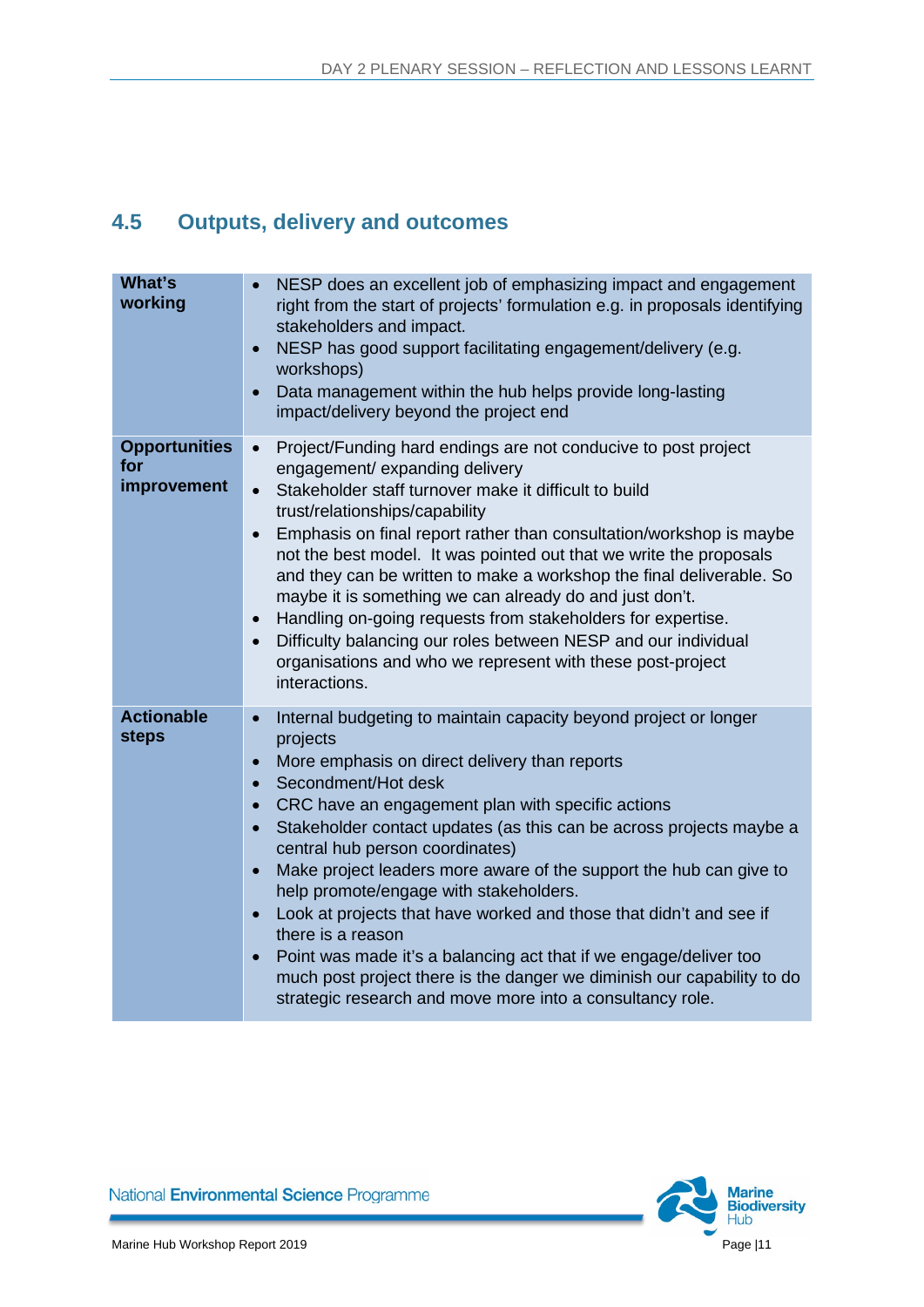## **4.6 Data discovery and accessibility**

| What's<br>working                                 | We have good will and are trying<br>$\bullet$<br>We are getting better at Metadata<br>$\bullet$<br>Some new platforms provide example of benefit of FAIR workflows<br>Some data types being done well (e.g. BRUVs)<br>$\bullet$                                                                                                                                                                                                                                         |
|---------------------------------------------------|-------------------------------------------------------------------------------------------------------------------------------------------------------------------------------------------------------------------------------------------------------------------------------------------------------------------------------------------------------------------------------------------------------------------------------------------------------------------------|
| <b>Opportunities</b><br>for<br><i>improvement</i> | Identify and resolve bottlenecks<br>$\bullet$<br>Consistent metadata and data formats<br>$\bullet$<br>End to end workflows to ensure FAIRness of data<br>Some data types are still not mature - e.g. legacy data.<br>$\bullet$<br>State and Institutional compartmentalisation is a bad thing.<br>Industry data could be brought in through engagement with SOP's,<br>$\bullet$<br>Discoverability, demonstration of the benefits of FAIR workflows. May<br>need MOU's? |
| <b>Actionable</b><br><b>steps</b>                 | See 2019 report on Image and image annotations discoverability and<br>$\bullet$<br>accessibility (when available)<br>SOP's need data release and recommended FAIR data workflows<br>$\bullet$<br>1 pager - incentives for FAIR - will save money and cost-efficiency.<br>Link to international initiatives - e.g. OBIS<br>Fix GeoServer - issue of links breaking when content is moved or<br>$\bullet$<br>refreshed<br>Need a process to ensure provenance of WMS/WMF  |

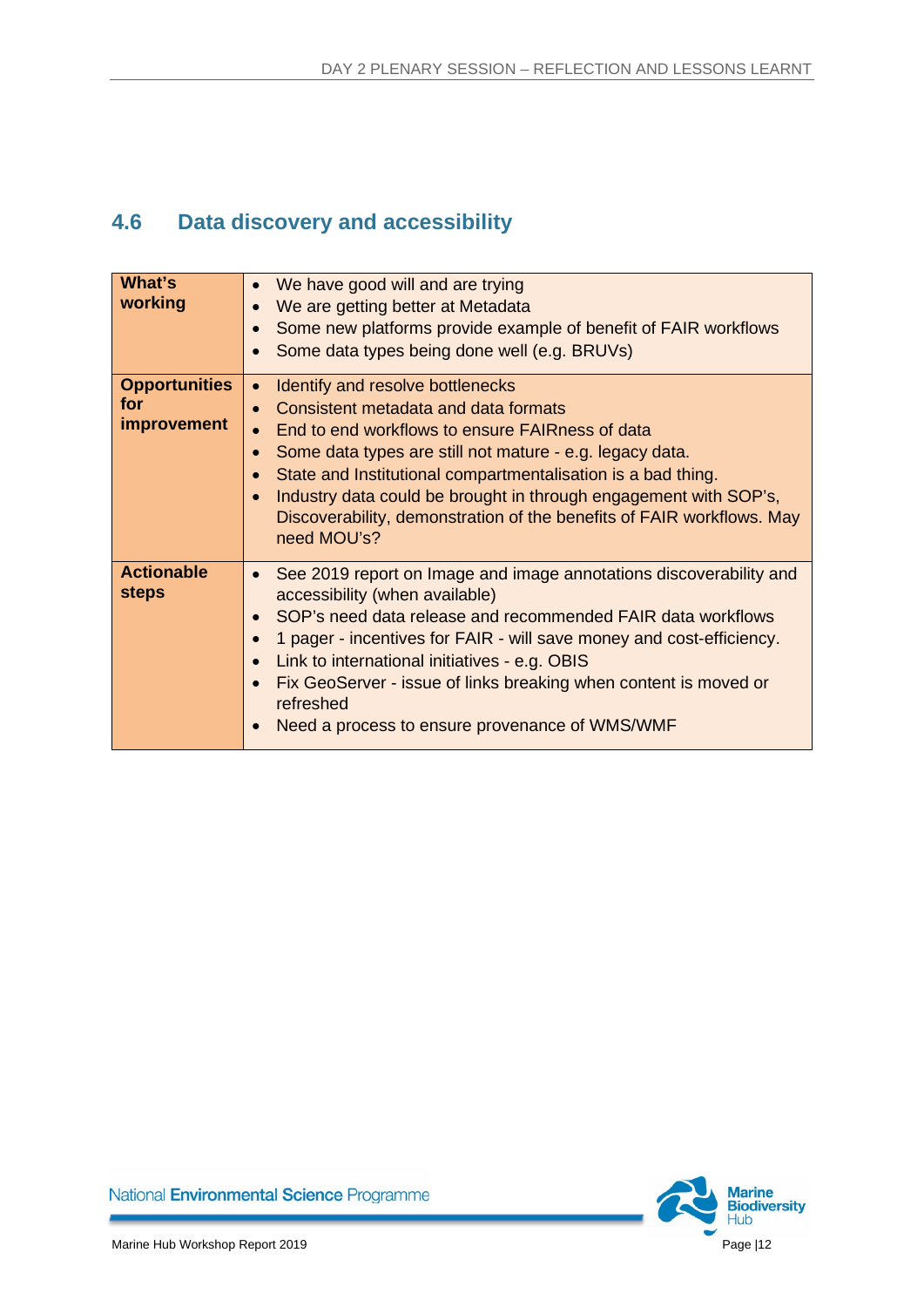#### <span id="page-15-0"></span>5. **DAY 3 PLENARY SESSION - LOOKING FORWARD**

Plenary sessions on day 3 were designed to provide the Hub's researchers with the opportunity to share their perspectives and ideas about future priorities for marine biodiversity research in Australia to inform any future NESP bids for research for 2021 onwards. The session also provide for a discussion on priorities for effectively completing the Hub's research commitments under NESP 1 (to the end of 2020).

#### <span id="page-15-1"></span>**5.1 Marine Biodiversity research from 2021 onwards**

The Director provided a [presentation](https://www.nespmarine.edu.au/sites/default/files/Future%20Research%20-%20Director%27s%20perspective.pdf) that considered marine biodiversity research beyond the end of the current NESP program. A future national environmental science program was likely given the Australian Government has set the funding aside in its forward budget estimates. He shared his thoughts on how emerging issues and developments in the broader spheres of environmental policy and marine science investments might influence the focus and scope of a future research program, including; the National Marine Science Committee's interest to update its decadal science plan, the development of 'blue papers' by the High-Level Panel for a Sustainable Ocean Economy, Australian Government investment in the Blue Economy Cooperative Research Centre and the decadal review of the Environmental Protection and Biodiversity Conservation Act 1999.

The opening presentation was followed by a broader discussion with workshop participants about current and emerging developments in the broader spheres of environmental policy and marine science investments that might influence the focus and scope of a future research environmental program, key points raised were:

- Opportunity for marine environmental research to enable and inform Australia's response reporting on progress toward [United Nations Sustainable Development](https://www.un.org/sustainabledevelopment/sustainable-development-goals/)  [Goals](https://www.un.org/sustainabledevelopment/sustainable-development-goals/) set by the United Nations General Assembly.
- Opportunity to inform the development of blue papers being developed by the [High](https://www.oceanpanel.org/)[level Panel for a Sustainable Ocean Economy,](https://www.oceanpanel.org/) and to potentially align future research proposals to the blue papers.
- Understanding relationship/alignment with research planned for the **Blue Economy** [Cooperative Research Centre.](https://blueeconomycrc.com.au/) The Blue Economy CRC is a major Australian and industry marine research investment with an environmental and ecosystems component. There are opportunities to scope future NESP research proposals to complement this investment. Also need to able to explain how the two complement each other/do not overlap.
- Understanding relationship/alignment with research proposed for the [Marine Bio-](https://mbbcrc.com/)[Products and Biotechnology Cooperative Research Centre](https://mbbcrc.com/) (MBB CRC). Need to able to explain how future Hub bids complement each other/do not overlap.
- Understanding relationship/alignment with research proposed for the Productive [Coasts and Industries Cooperative Research Centre](https://blogs.adelaide.edu.au/environment/2019/06/13/join-the-crc-for-productive-coasts-and-industries/) (PCI CRC). Need to able to explain how future Hub bids complement each other/do not overlap.

**Marine Biodiversity**  $H<sub>th</sub>$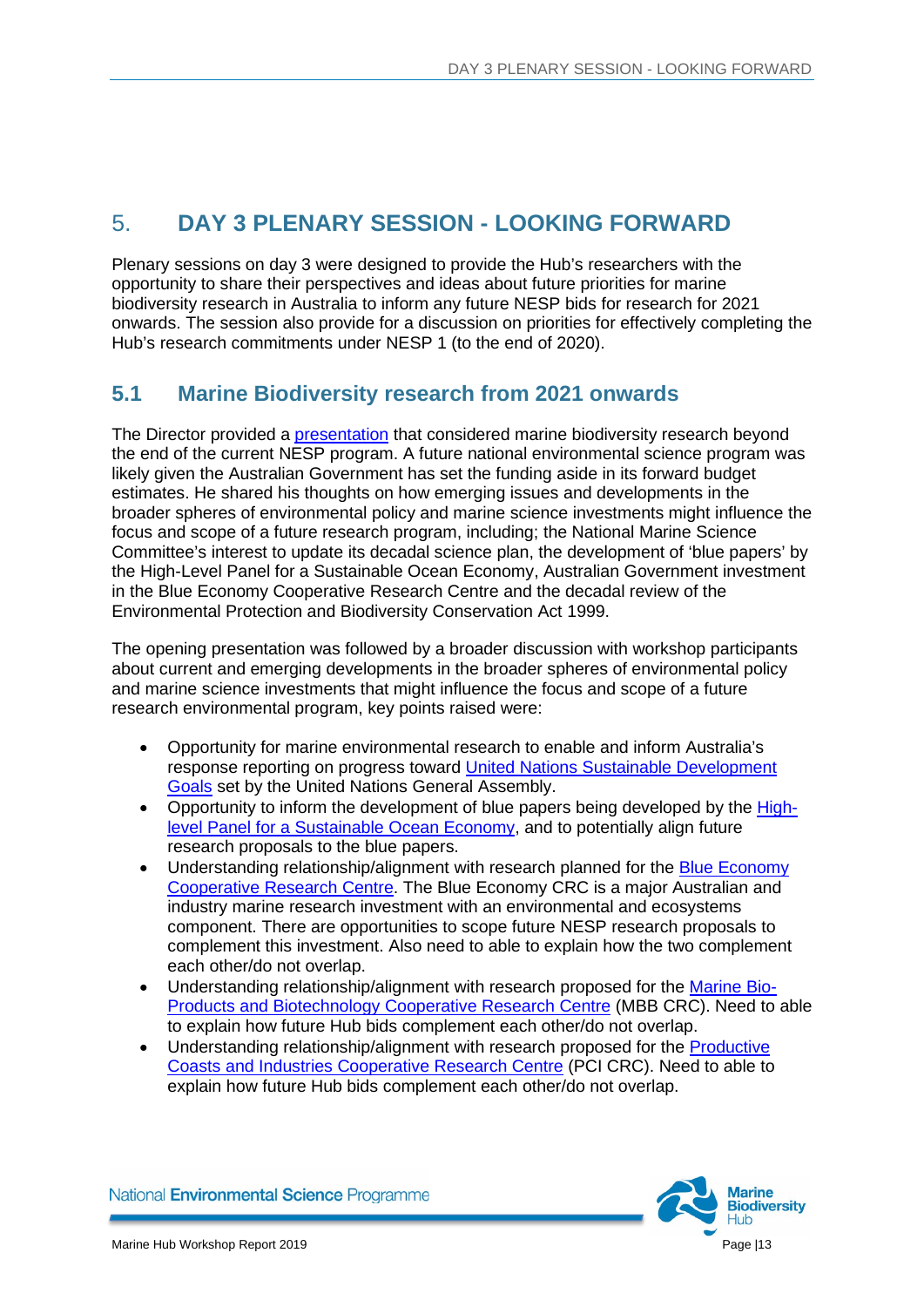• The National Marine Science committee is discussing the idea of refreshing the marine science priorities identified in the [National Marine Science Plan.](https://www.marinescience.net.au/nationalmarinescienceplan/) A future Hub bid needs to be informed by the outputs of the NMSC refresh of marine research priorities.

Each of the Hub's research theme leaders provide a presentation of their proposed research priorities for research beyond 2020, this included:

- [Priorities for threatened and migratory marine species](https://www.nespmarine.edu.au/sites/default/files/Future%20research%20priorities%20Theme%20A.pdf)
- [Priorities to support sustainable use in Australia](https://www.nespmarine.edu.au/sites/default/files/Future%20research%20priorities%20Themes%20BCE.pdf)
- [Priorities for understanding ecosystems and social and economic benefits](https://www.nespmarine.edu.au/sites/default/files/Future%20research%20priorities%20Theme%20D.pdf)

There was also a discussion among workshop participants about the current themes of the Hub's research and whether or not they would be fitting for a future research bid. There was a general feeling the current research themes had worked well but future themes would be dependent on the research areas outlined in a call for bids. Ideas for alternative research themes included: Indigenous heritage and sea country, integrating research to meet the needs of multiple sectors, integrated research focused on marine regions, and data delivery and synthesis.

#### <span id="page-16-0"></span>**5.2 Completing research commitments under NESP 1**

The Director pointed out that 2020 will be the final year for the Hub's research funded under the NESP and that it will be important that researchers deliver all research outputs by the end of 2020. Effectively communicating research findings and outputs is an important aspect of NESP research and this needs to be done well. Theme and project leaders were reminded of the importance of ensuring their research outputs were effectively communicated to all research-users and stakeholders listed in approved project plans, including face to face meetings and telephone conversations.

The final year will see the development of a final report that captures the Hub's achievements from 2015-20. A condensed hard-copy version of the final report (i.e. compared to the more extensive reports produced under the former research CERF and NERP programs) will be produced and this will point readers to the website for more detail. The Hub website is being redesigned to include a number of landing pages (gateways) that align with the interests of our primary research-users, these will include landing pages for: marine parks; threatened and migratory marine species; sustainable use of the marine environment; habitat restoration; Indigenous engagement and participation; and access to the Hub's data.

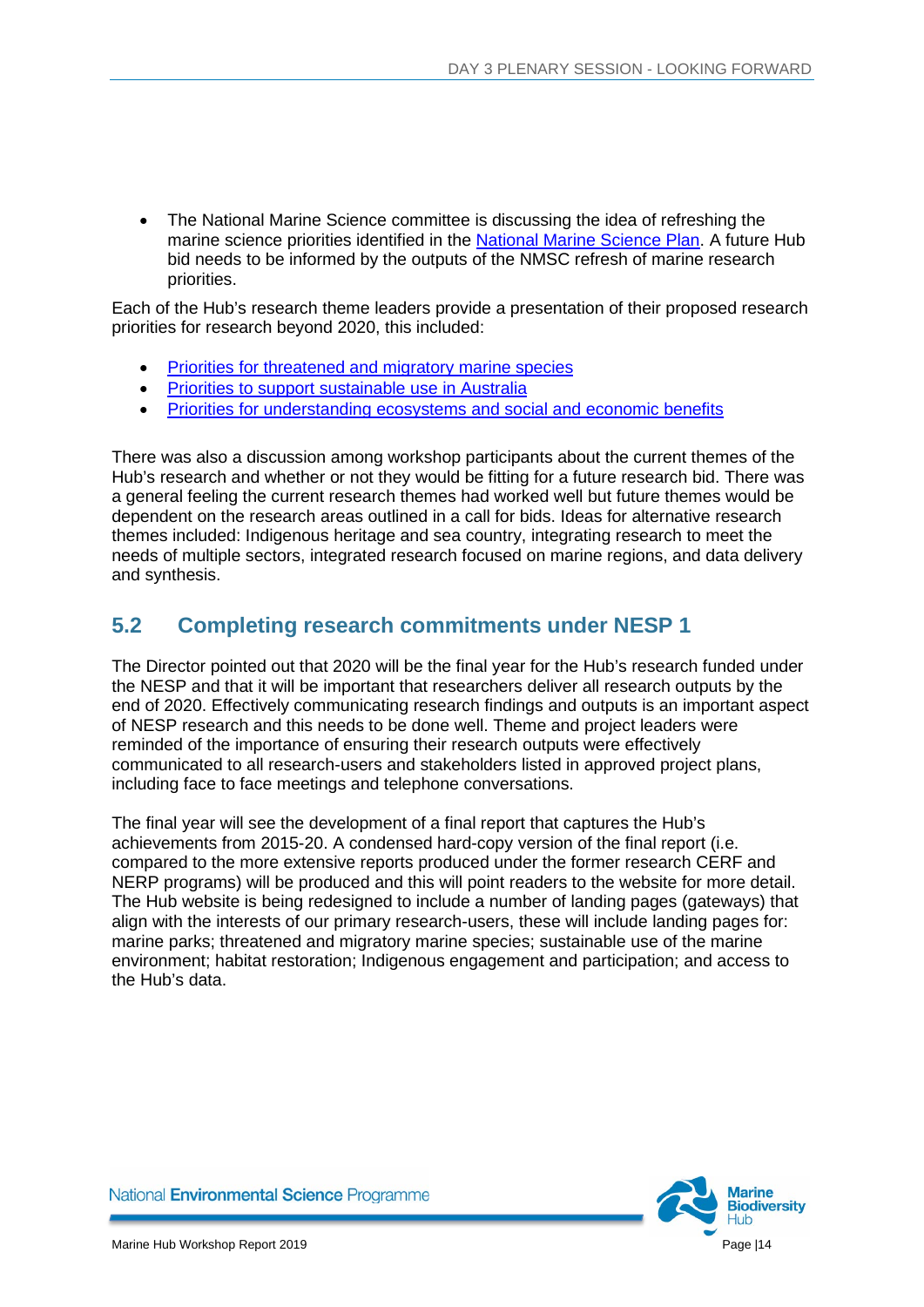## **2019 NESP Marine Biodiversity Hub Workshop**

## **Daily Running List**

**Location: CSIRO & Institute for Marine and Antarctic Studies (IMAS, UTAS) Castray Esplanade, Battery Point**

| Tuesday 29 October 2019 |                                                                                                                                              |                                                                                                                                                                                                                                                |
|-------------------------|----------------------------------------------------------------------------------------------------------------------------------------------|------------------------------------------------------------------------------------------------------------------------------------------------------------------------------------------------------------------------------------------------|
| <b>Time</b>             | <b>Item</b>                                                                                                                                  | <b>Rooms</b>                                                                                                                                                                                                                                   |
| $8.45 - 9:00$           | Arrive CSIRO Auditorium Hub check-in<br>desk, Castray Esplanade, Battery Point                                                               | CSIRO Auditorium -<br>refreshments on arrival                                                                                                                                                                                                  |
| $9.00 - 10.30$          | Plenary session - Achievements and<br>impact<br>Welcome (Nic Bax)<br>The Hub's research achievements and<br>research impact                  | <b>CSIRO Auditorium</b>                                                                                                                                                                                                                        |
| $10.30 - 11.00$         | Morning tea                                                                                                                                  | CSIRO Canteen (back room)                                                                                                                                                                                                                      |
| $11.00 - 1.00$          | Theme workshop sessions<br>Discuss workshop aim and tasks<br>Provide overview of projects<br>Progress collaborative theme/project<br>outputs | Theme A - CSIRO Freycinet Room, located<br>between the Auditorium and Reception<br>(Leaders Peter Kyne/Michele Thums)<br>Themes B, C, $E -$ IMAS Flex Space,<br>Ground Floor (Leader Piers Dunstan)<br>Theme D - IMAS Flex Space, Ground Floor |
|                         | Prepare theme presentations                                                                                                                  | (Leaders Neville Barrett/Rachel<br>Przeslawski)                                                                                                                                                                                                |
| $1.00 - 1.45$           | Lunch                                                                                                                                        | CSIRO Canteen (back room)                                                                                                                                                                                                                      |
| $1.45 - 3.30$           | Theme workshop sessions<br>Provide overview of projects<br>Progress collaborative theme/project<br>outputs                                   | Theme A - CSIRO Freycinet Room, located<br>between the Auditorium and Reception<br>(Leaders Peter Kyne/Michele Thums)<br>Themes B, C, $E - IMAS$ Flex Space,<br>Ground Floor (Leader Piers Dunstan)                                            |
|                         | Prepare theme presentations                                                                                                                  | Theme D - IMAS Flex Space, Ground Floor<br>(Leaders Neville Barrett/Rachel<br>Przeslawski)                                                                                                                                                     |
| $3.30 - 4.00$           | Afternoon tea                                                                                                                                | CSIRO Canteen (back room)                                                                                                                                                                                                                      |
| $4.00 - 5.30$           | Plenary session - Theme A presentation<br>including assessment of research impact                                                            | <b>CSIRO Auditorium</b>                                                                                                                                                                                                                        |
| Dinner                  | Organise yourselves                                                                                                                          |                                                                                                                                                                                                                                                |

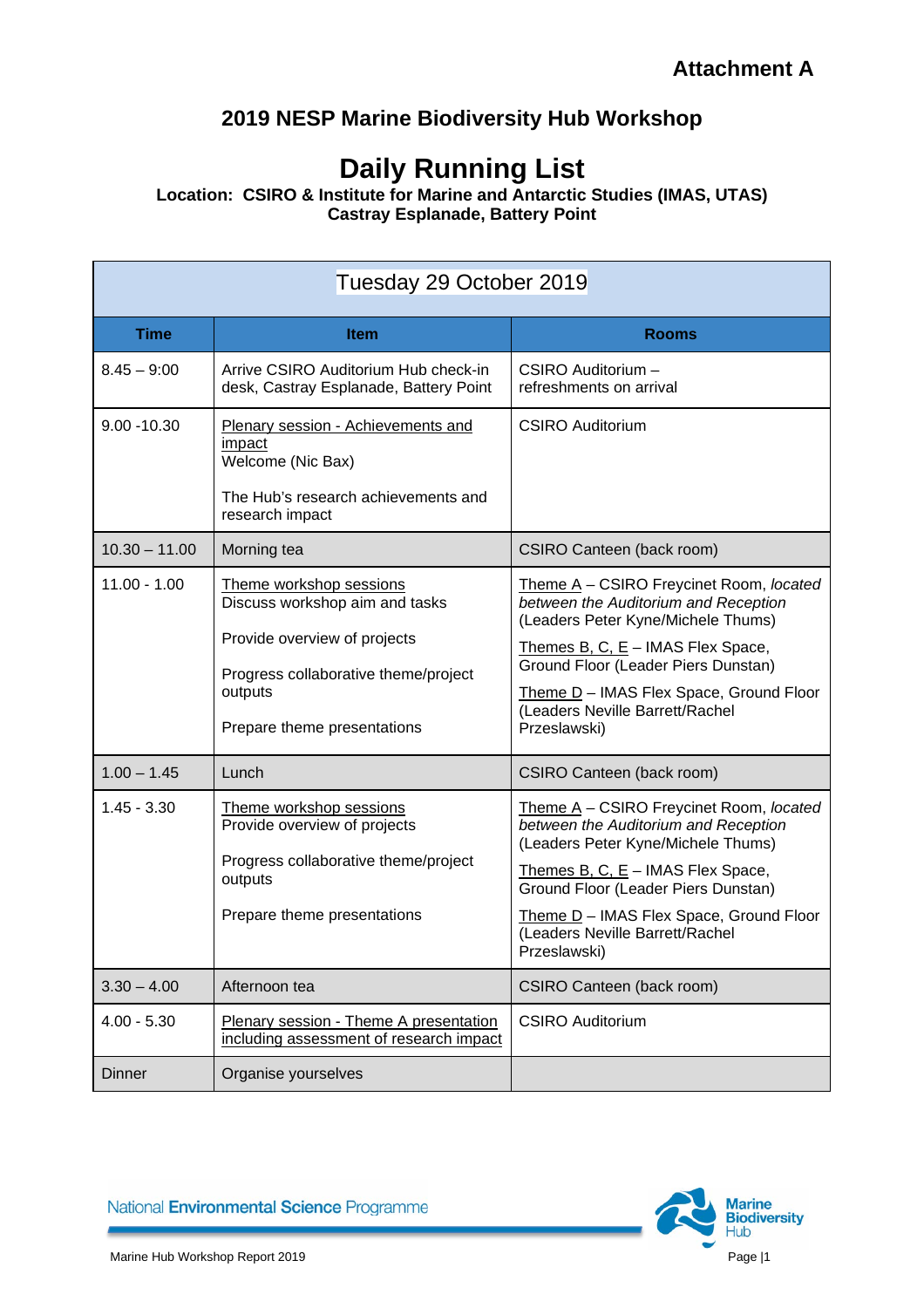## **2019 NESP Marine Biodiversity Hub Workshop**

## **Daily Running List**

**Location: CSIRO & Institute for Marine and Antarctic Studies (IMAS, UTAS) Castray Esplanade, Battery Point**

| Wednesday 30 October 2019 |                                                                                                                                                                  |                                                                                                                                     |
|---------------------------|------------------------------------------------------------------------------------------------------------------------------------------------------------------|-------------------------------------------------------------------------------------------------------------------------------------|
| <b>Time</b>               | <b>Item</b>                                                                                                                                                      | <b>Rooms</b>                                                                                                                        |
| $9.00 - 10.30$            | Plenary session - Lessons learnt<br>Lessons learnt exercise (SWOT<br>analysis)<br><b>OR</b><br>Reflection of engagement and<br>communication with research users | <b>CSIRO Auditorium</b>                                                                                                             |
| $10.30 - 11.00$           | Morning tea                                                                                                                                                      | CSIRO Canteen (back room)                                                                                                           |
| $11.00 - 1.00$            | Theme workshop sessions<br>Progress collaborative theme/project<br>outputs                                                                                       | Theme A - CSIRO Freycinet Room, located<br>between the Auditorium and Reception<br>(Leaders Peter Kyne/Michele Thums)               |
|                           | Prepare theme presentations                                                                                                                                      | Themes B, C, $E -$ IMAS Flex Space,<br>Ground Floor (Leader Piers Dunstan)                                                          |
|                           |                                                                                                                                                                  | Theme D - IMAS Flex Space, Ground Floor<br>(Leaders Neville Barrett/Rachel<br>Przeslawski)                                          |
| $1.00 - 1.45$             | Lunch                                                                                                                                                            | <b>CSIRO Canteen (back room)</b>                                                                                                    |
| $1.45 - 3.30$             | Theme workshop sessions<br>Progress collaborative theme/project<br>outputs                                                                                       | Theme A - CSIRO Freycinet Room, located<br>between the Auditorium and Reception<br>(Leaders Peter Kyne/Michele Thums)               |
|                           | Prepare theme presentations                                                                                                                                      | Themes B, C, $E - IMAS$ Flex Space,<br>Ground Floor (Leader Piers Dunstan)                                                          |
|                           |                                                                                                                                                                  | Theme D - IMAS Flex Space, Ground Floor<br>(Leaders Neville Barrett/Rachel<br>Przeslawski)                                          |
| $3.30 - 4.00$             | Afternoon tea                                                                                                                                                    | CSIRO Canteen (back room)                                                                                                           |
| $4.00 - 5.30$             | Plenary session - Theme D presentation<br>including assessment of research impact                                                                                | <b>CSIRO Auditorium</b>                                                                                                             |
| 6.30 onwards              | Marine Hub researchers drinks and<br>dinner<br>The 'Sussans' - Hub Awards                                                                                        | <b>Black Footed Pig Restaurant</b><br>8 Brooke Street, Hobart<br>(10 mins walk from CSIRO)<br>https://goo.gl/maps/6u6vgU35TtinYuoa9 |

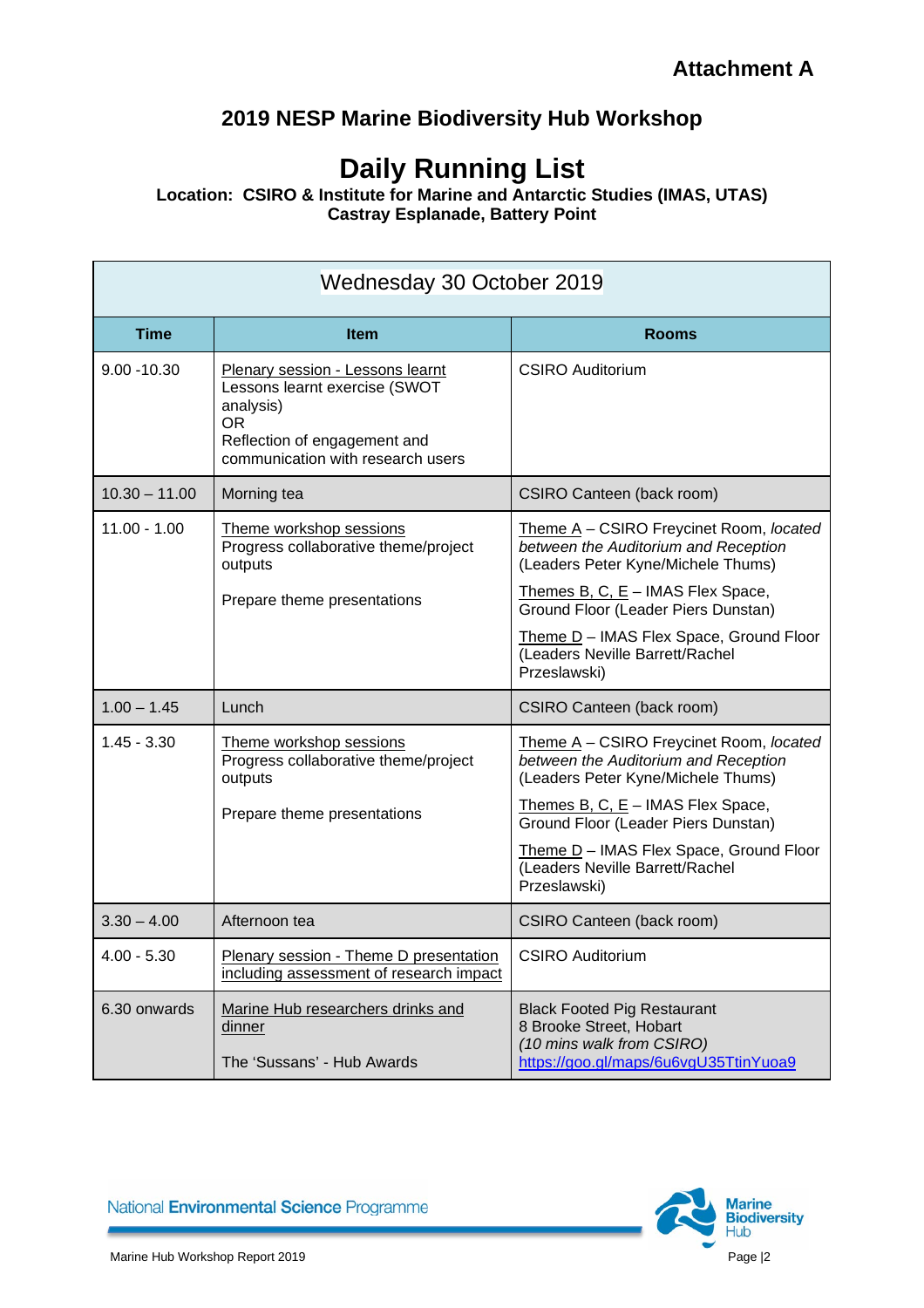## **2019 NESP Marine Biodiversity Hub Workshop**

## **Daily Running List**

**Location: CSIRO & Institute for Marine and Antarctic Studies (IMAS, UTAS) Castray Esplanade, Battery Point**

| Thursday 31 October 2019 |                                                                                                                                                                                                                                             |                                                                                                                                                              |
|--------------------------|---------------------------------------------------------------------------------------------------------------------------------------------------------------------------------------------------------------------------------------------|--------------------------------------------------------------------------------------------------------------------------------------------------------------|
| <b>Time</b>              | <b>Item</b>                                                                                                                                                                                                                                 | <b>Rooms</b>                                                                                                                                                 |
| $9.00 - 10.30$           | Plenary session - Looking forward<br>Research engagement and<br>communication in 2020 - what do we<br>need to do (e.g. final report, impacts<br>stories, re-connecting/reporting back to<br>research-users)<br>Preparing for a NESP 2.0 bid | <b>CSIRO Auditorium</b>                                                                                                                                      |
| $10.30 - 11.00$          | Morning tea                                                                                                                                                                                                                                 | CSIRO Canteen (back room)                                                                                                                                    |
| $11.00 - 1.00$           | Theme workshop sessions<br>What are the engagement and<br>communication priorities for 2020?<br>What are the research priorities for                                                                                                        | Theme A - CSIRO Freycinet Room, located<br>between the Auditorium and Reception<br>(Leaders Peter Kyne/Michele Thums)<br>Themes B, C, $E -$ IMAS Flex Space, |
|                          | 2021-26?                                                                                                                                                                                                                                    | Ground Floor (Leader Piers Dunstan)<br>Theme D - IMAS Flex Space, Ground Floor<br>(Leaders Neville Barrett/Rachel<br>Przeslawski)                            |
| $1.00 - 1.45$            | Lunch                                                                                                                                                                                                                                       | CSIRO Canteen (back room)                                                                                                                                    |
| $1.45 - 3.15$            | Plenary session - Themes B, C, E<br>presentation including assessment of<br>research impact                                                                                                                                                 | <b>CSIRO Auditorium</b>                                                                                                                                      |
| $3.15 - 3.45$            | Afternoon tea                                                                                                                                                                                                                               | CSIRO Canteen (back room)                                                                                                                                    |
| $3.45 - 5.15$            | Plenary session<br>Reporting back on research priorities for<br>2021-26?<br>Identification of potential research<br>themes for 2021-26?                                                                                                     | <b>CSIRO Auditorium</b>                                                                                                                                      |
| 5.30                     | Close workshop (Nic Bax)                                                                                                                                                                                                                    | <b>CSIRO Auditorium</b>                                                                                                                                      |
| Dinner                   | Organise yourselves                                                                                                                                                                                                                         |                                                                                                                                                              |